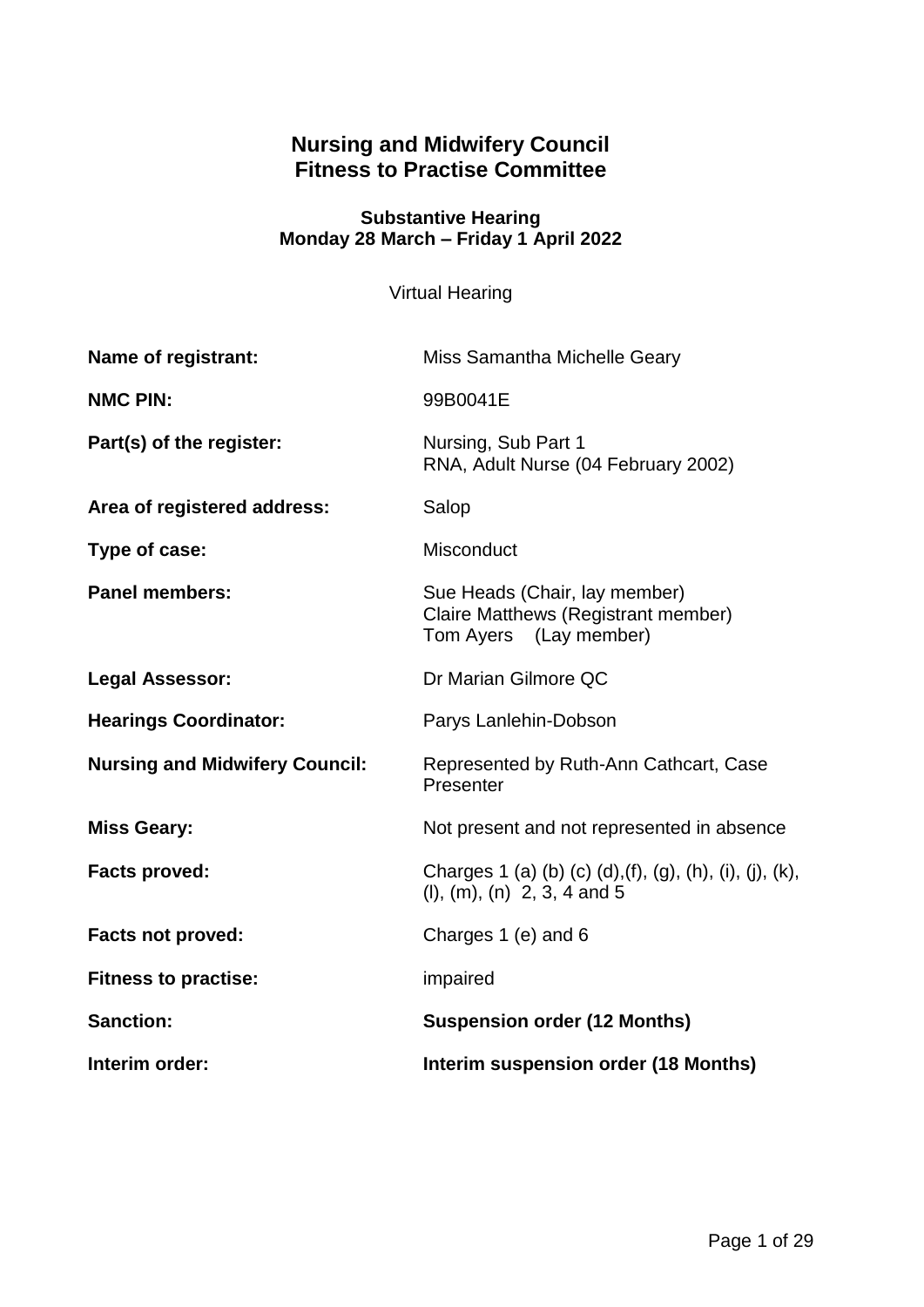## **Decision and reasons on service of Notice of Hearing**

The panel was informed at the start of this hearing that Miss Geary was not in attendance and that the Notice of Hearing had been sent to Miss Geary's registered email address on 23 February 2022.

Ms Cathcart, on behalf of the Nursing and Midwifery Council (NMC), submitted that it had complied with the requirements of Rules 11 and 34 of the 'Nursing and Midwifery Council (Fitness to Practise) Rules 2004', as amended (the Rules).

The panel accepted the advice of the legal assessor.

The panel took into account that the Notice of Hearing provided details of the allegations, the time, dates and venue of the hearing and, amongst other things, information about Miss Geary's right to attend, be represented and call evidence, as well as the panel's power to proceed in her absence.

In the light of all of the information available, the panel was satisfied that Miss Geary has been served with the Notice of Hearing in accordance with the requirements of Rules 11 and 34.

### **Decision and reasons on proceeding in the absence of Miss Geary**

The panel next considered whether it should proceed in the absence of Miss Geary. It had regard to Rule 21 and heard the submissions of Ms Cathcart who invited the panel to continue in the absence of Miss Geary. She submitted that Miss Geary had voluntarily absented herself.

Ms Cathcart referred the panel to the emails from Miss Geary dated 1 October 2021 and 23 February 2022, which stated: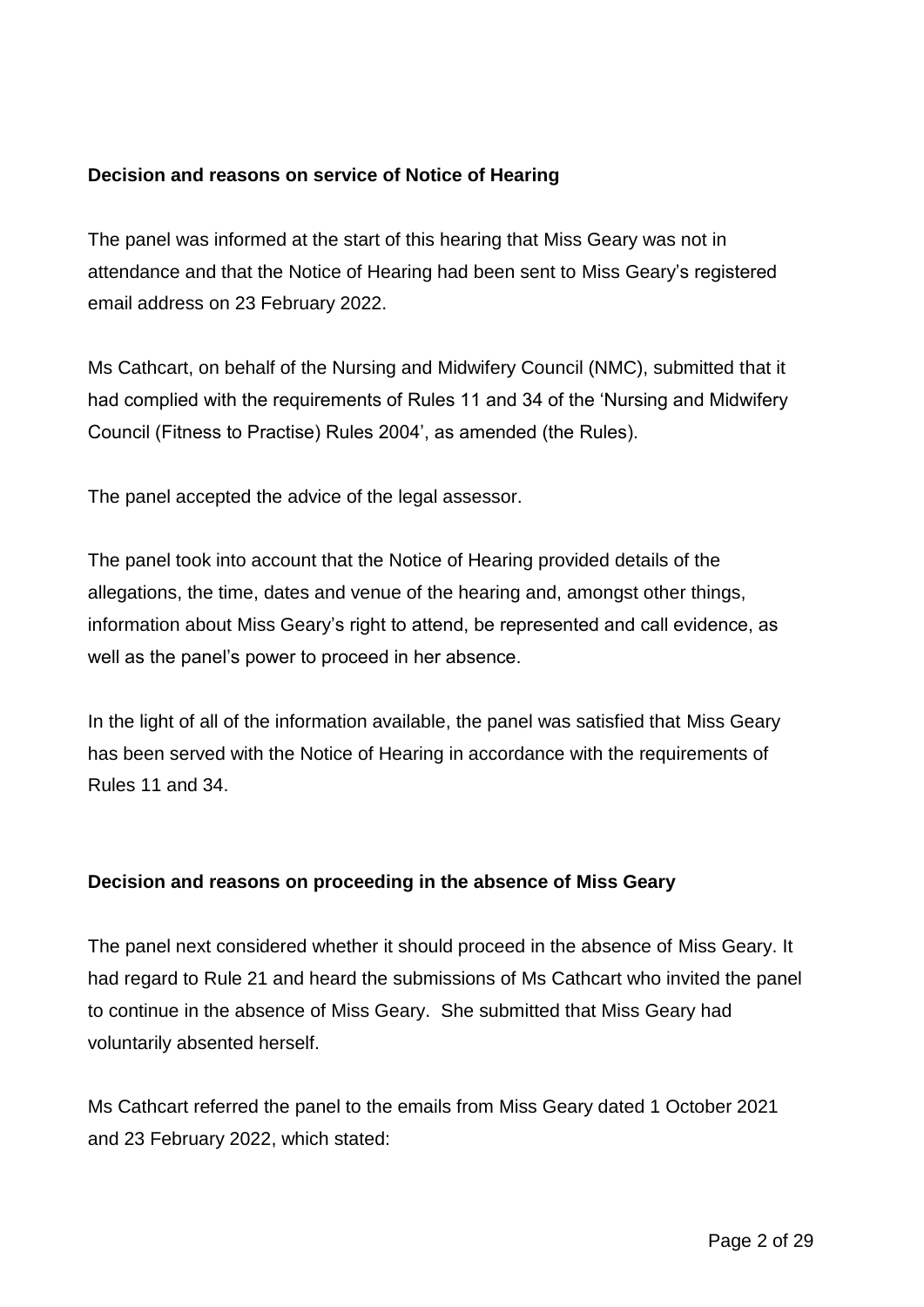*"I will not be attending a hearing for the above, Regards, Sam Geary."*

*"To confirm I will not be attending the hearing & am happy for the panel to proceed.*

*Regards, Sam Geary."*

Ms Cathcart submitted that Miss Geary is aware of these proceedings, has not requested an adjournment and has indicated that she is content for the hearing to proceed in her absence. She submitted it is in the public interest to proceed with this hearing and invited the panel to proceed in the absence of Miss Geary.

The panel accepted the advice of the legal assessor.

The panel noted that its discretionary power to proceed in the absence of a registrant under the provisions of Rule 21 is not absolute and is one that should be exercised *'with the utmost care and caution'* as referred to in the case of *R* v *Jones (Anthony William)* (No.2) [2002] UKHL 5.

The panel has decided to proceed in the absence of Miss Geary. In reaching this decision, the panel has considered the submissions of Ms Cathcart, the representations from Miss Geary including the emails sent on 1 October 2021 and 23 February 2022, and the advice of the legal assessor. It has had particular regard to the factors set out in the decision of *R v Jones* and *General Medical Council v Adeogba* [2016] EWCA Civ 162 and had regard to the overall interests of justice and fairness to all parties. It noted that:

• No application for an adjournment has been made by Miss Geary;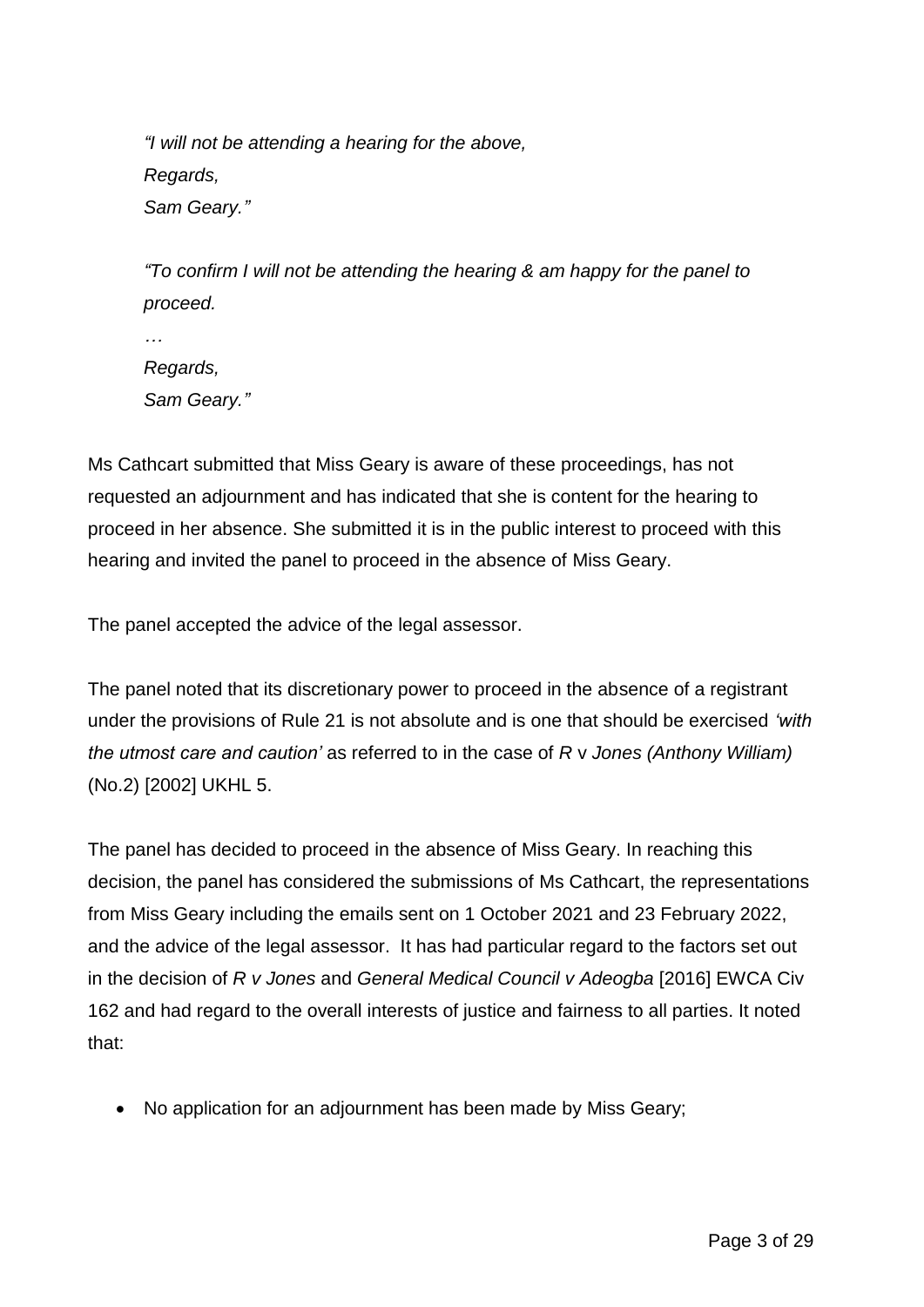- Miss Geary has informed the NMC that she has received the Notice of Hearing and confirmed she is content for the hearing to proceed in her absence;
- There is no reason to suppose that adjourning would secure her attendance at some future date;
- Witnesses are attending to give live evidence;
- Not proceeding may inconvenience the witnesses, their employer(s) and, for those involved in clinical practice, the clients who need their professional services;
- The charges relate to events that occurred in 2018
- Further delay may have an adverse effect on the ability of witnesses to accurately recall events; and
- There is a strong public interest in the expeditious disposal of the case.

There is some disadvantage to Miss Geary in proceeding in her absence. The evidence upon which the NMC relies has been sent to her and she has made responses to some of the allegations. She will not be able to challenge the evidence relied upon by the NMC in person and will not be able to give live evidence on her own behalf. However, in the panel's judgement, this can be mitigated. The panel can make allowance for the fact that the NMC's evidence will not be tested by cross-examination and, of its own volition, can explore any inconsistencies in the evidence which it identifies. Furthermore, the limited disadvantage is the consequence of Miss Geary's decisions to absent herself from the hearing, waive her rights to attend, and/or be represented, and to not provide live evidence.

In these circumstances, the panel has decided that it is fair, appropriate and proportionate to proceed in the absence of Miss Geary. The panel will draw no adverse inference from Miss Geary's absence in its findings of fact.

# **Details of charges**

*That you, a registered nurse, whilst working as a disability assessor:*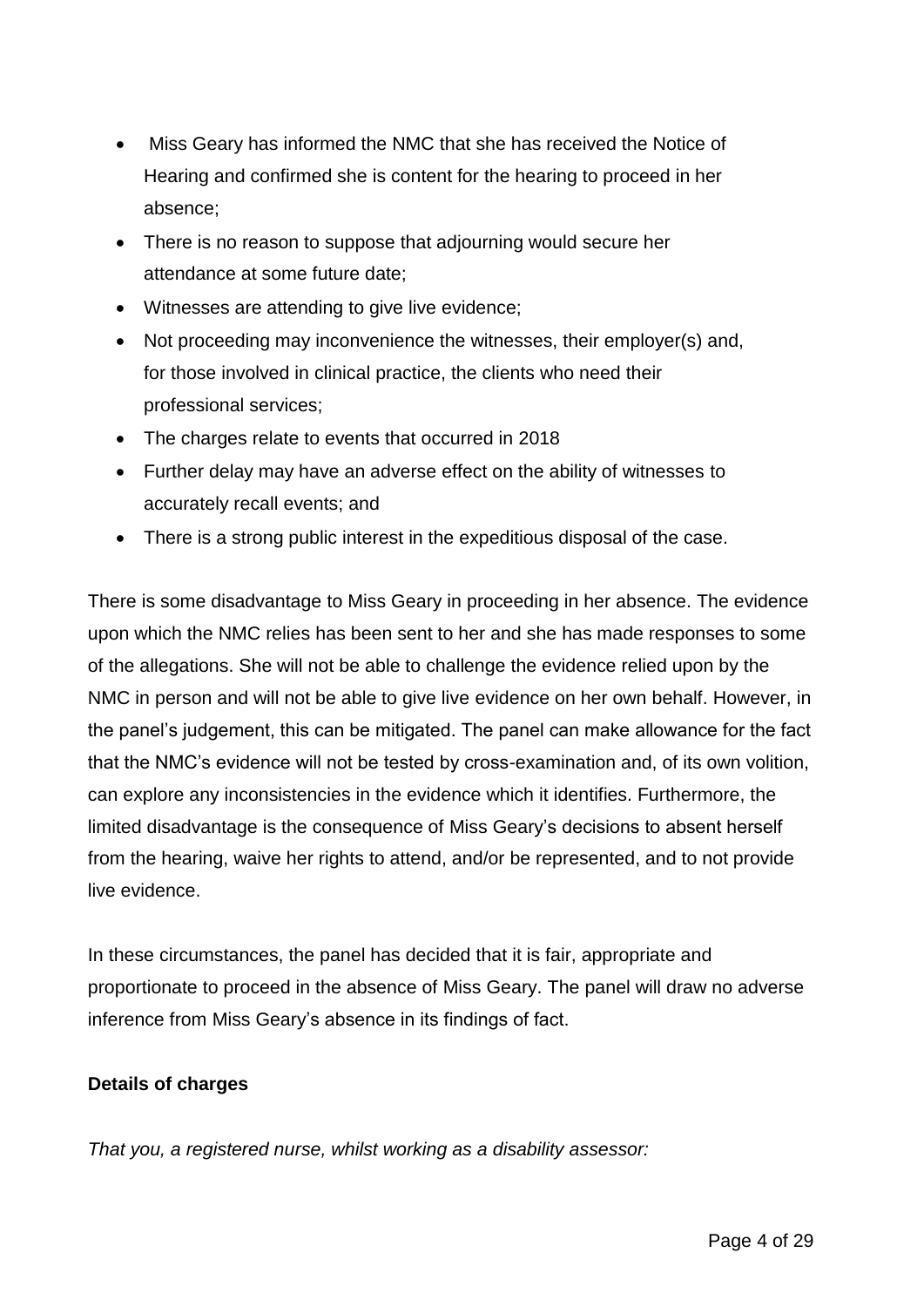- *1. Completed a report form in respect of Patient A by inaccurately recording the following aspects of the Work Capability Assessment you conducted on 8 October 2018:*
	- *a. that Patient A can wash and clean his teeth by using something to lean on despite pain and that they will lean for 5-10 minutes;*
	- *b. that Patient A could sit in the kitchen for 5 minutes;*
	- *c. that Patient A said he will move for 5 minutes at a normal pace;*
	- *d. that Patient A will sit in pain for about an hour;*
	- *e. that you discussed Patient A's pace when mobilised;*
	- *f. that Patient A will 'stop every now and again due to pains, but will carry on until he gets there';*
	- *g. that Patient A will be "ok" if appointments are cancelled;*
	- *h. that Patient A will sit and do a jigsaw and/or puzzles for over an hour;*
	- *i. that Patient A can deal with bills, letters, finances and correspondence;*
	- *j. that you observed Patient A sitting for 53 minutes;*
	- *k. that the assessment took 58 minutes;*
	- *l. you did not record that Patient A indicated on some days they cannot get out of bed;*
	- *m. you did not record Patient A's Asperger's syndrome diagnosis;*
	- *n. that Patient A had a personality disorder diagnosis;*
- *2. During the assessment on 8 October 2018, Patient A reported that he had been sectioned under the Mental Health Act and you:*
	- *a. Did not obtain further details from Patient A in relation to this;*
	- *b. Did not document this in the Work Capability Assessment report;*
	- *3. Your actions in charge 1 above were dishonest in that you knew the information documented in the report was inaccurate and intended to mislead any reader of the report;*
	- *4. Your actions in charge 2(b) above were dishonest in that you knew information was omitted from the report and intended to mislead any reader of the report;*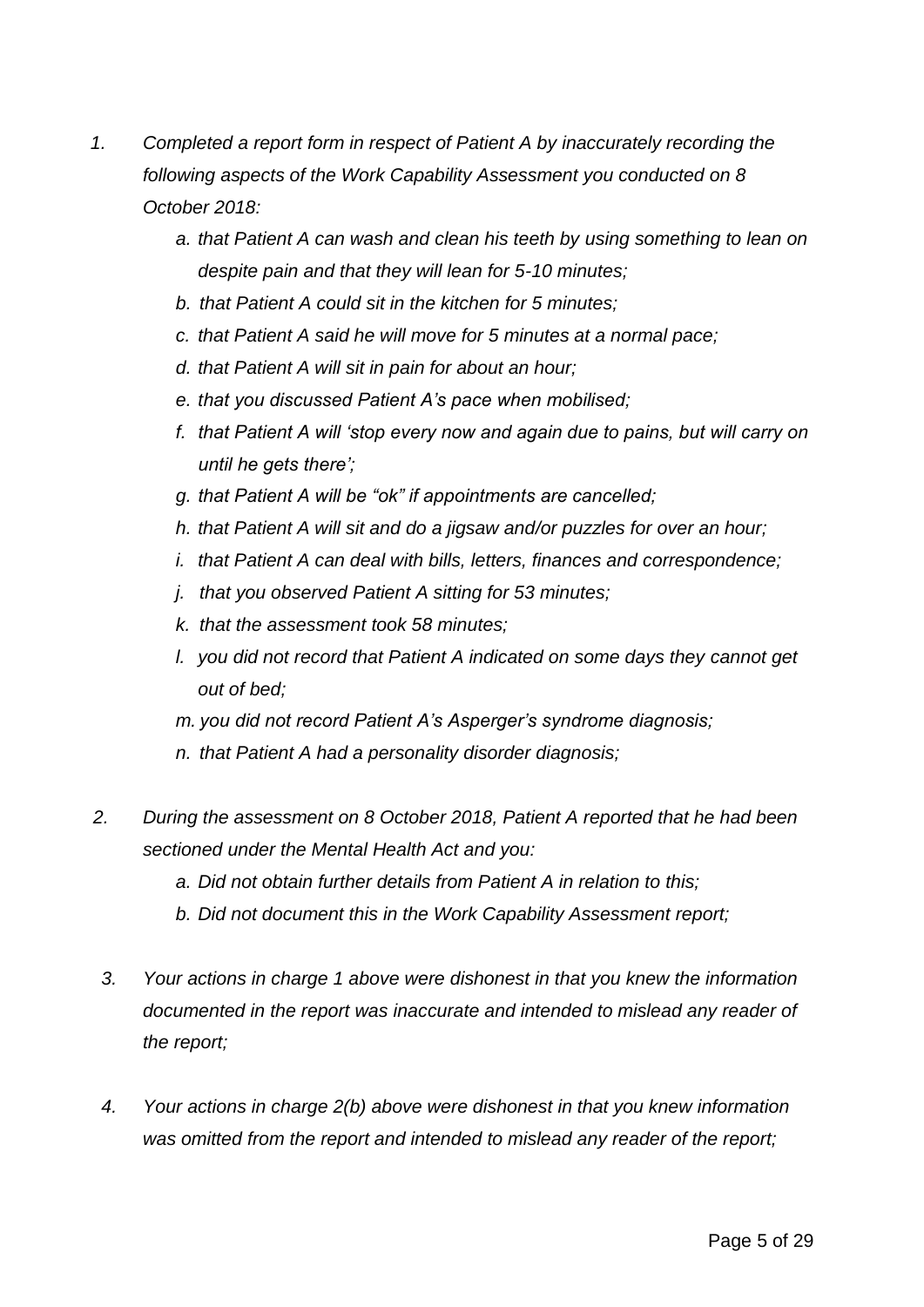- *5. During the assessment on 8 October 2018, were presented with documentation indicating a diagnosis of Asperger's syndrome and did not discuss this with Patient A and/or ask any questions about this;*
- *6. During the assessment on 8 October 2018, were presented with documentation in relation to Patient A's physical health and did not discuss this with the patient and/or refer to this in the assessment report;*

*AND in light of the above, your fitness to practise is impaired by reason of your misconduct.* 

# **Decision and reasons on application to admit hearsay evidence**

The panel heard an application made by Ms Cathcart under Rule 31 to allow the written statement of Patient A into evidence. Ms Cathcart informed the panel that Patient A was the referrer and main witness in this case and the patient who was the subject of the assessment. She informed the panel that Patient A was due to give live evidence at this hearing but unfortunately due to health reasons will no longer be in a position to do so. She submitted that the panel may be assisted by Patient A's documentary evidence, when it comes to making its findings on the facts of this case.

In the preparation of this hearing, the NMC had indicated to Miss Geary in the Case Management Form (CMF), dated 18 February 2020, that it was the NMC's intention for Patient A to provide live evidence to the panel. Despite knowledge of the nature of the evidence to be given by Patient A, Miss Geary made the decision not to attend this hearing. On this basis Ms Cathcart submitted that there was no lack of fairness or injustice to Miss Geary in allowing Patient A's hearsay evidence.

The panel heard and accepted the legal assessor's advice on the issues it should take into consideration in respect of this application. This included that Rule 31 provides that, so far as it is 'fair and relevant', a panel may accept evidence in a range of forms and circumstances, whether or not it is admissible in civil proceedings. The panel also had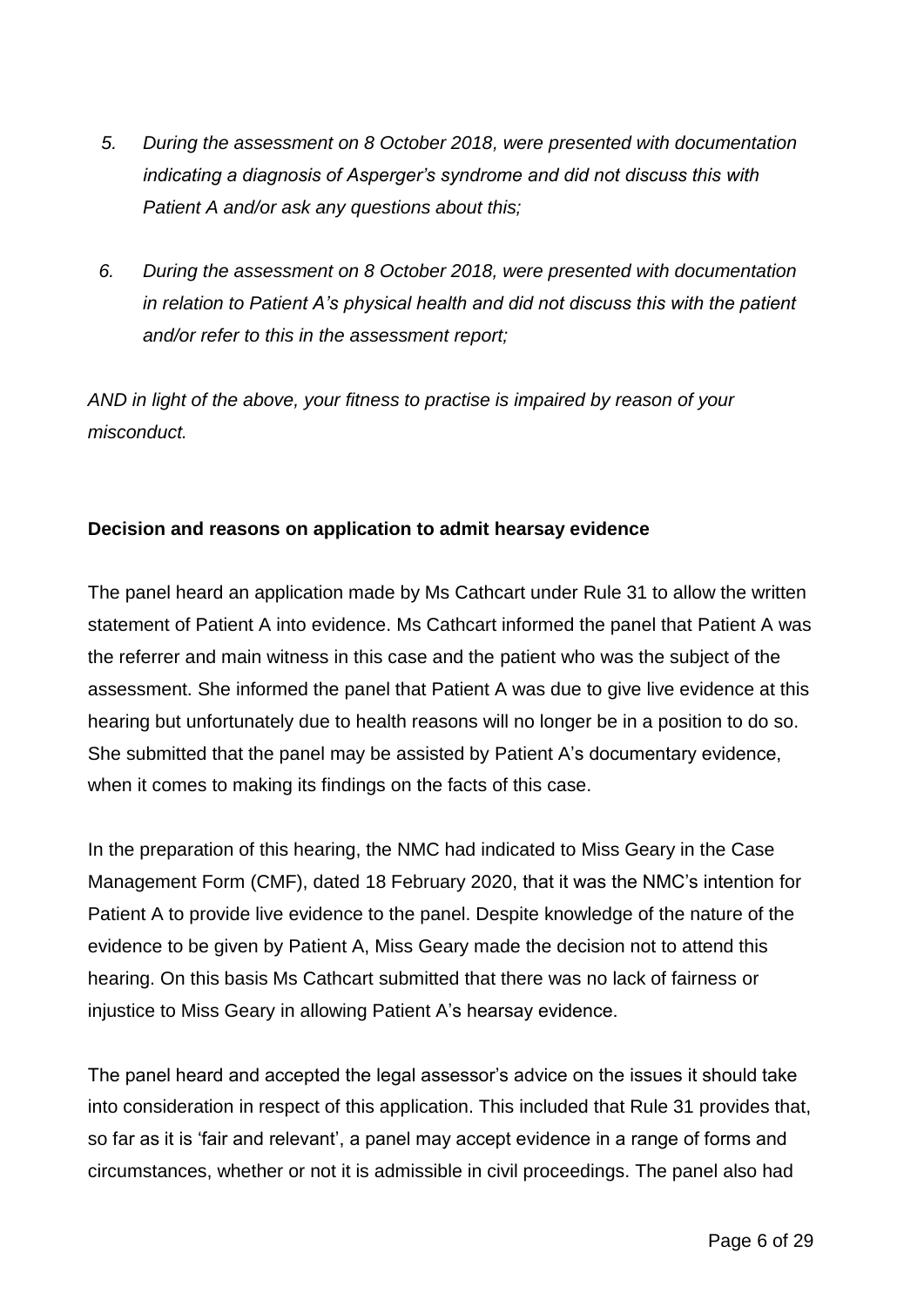regard to the guidance set out in the cases of Thorneycroft V NMC [2014] EWHC 1565 Admin) and El Karout vs NMC 2019 EWHC 28 (admin) and the importance of looking firstly at admissibility and then the appropriate weight to be attached to the evidence.

The panel gave the application in regard to Patient A due consideration. It considered that that Patient A was unable to attend the hearing for health reasons and the panel was satisfied that these were good reasons for non-attendance. The panel bore in mind that Patient A's statement had been prepared in anticipation of being used in these proceedings and was not the sole or determinative evidence in relation to the charges. The panel determined that as Miss Geary had chosen not to attend and was aware of the position in respect of the witness's statement, there was no unfairness in allowing the evidence to be adduced, but it would give what it deemed appropriate weight once the panel had heard and evaluated all the evidence before it.

### **Decision and reasons on facts**

In reaching its decisions on the disputed facts, the panel took into account all the oral and documentary evidence in this case together with the submissions made by Ms Cathcart on behalf of the NMC and by Miss Geary in her Registrant Response Bundle, dated 3 December 2019.

The panel has drawn no adverse inference from the non-attendance of Miss Geary.

The panel was aware that the burden of proof rests on the NMC, and that the standard of proof is the civil standard, namely the balance of probabilities. This means that a fact will be proved if a panel is satisfied that it is more likely than not that the incident occurred as alleged.

The panel heard live evidence from the following witnesses called on behalf of the NMC:

 Dr 1: Dr 1 qualified as a doctor in 1984. Up until his retirement 2020, he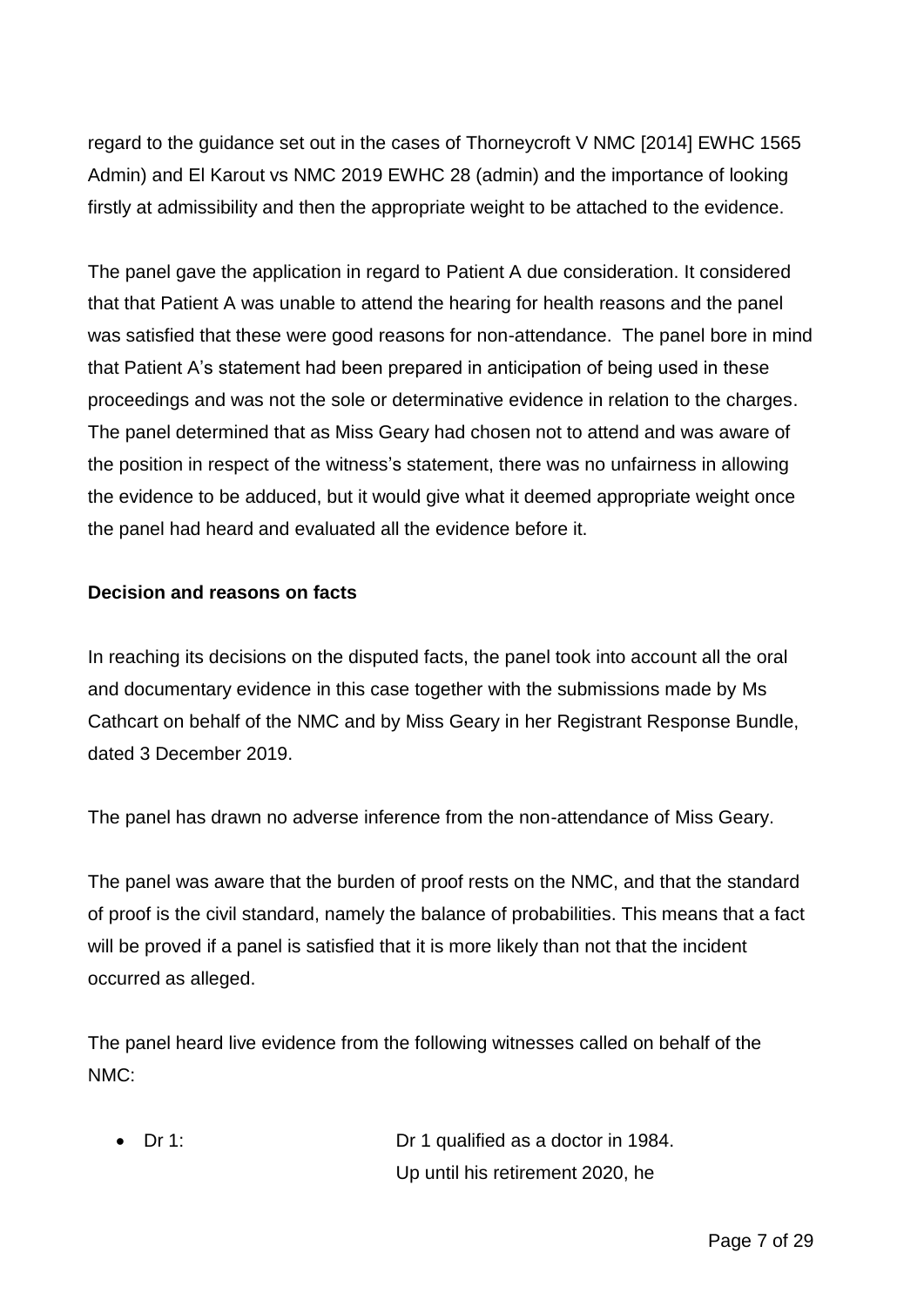was employed the Centre for health and Disability Assessments (CHDA) as a National customer Relations Medical Adviser. Dr 1's role involved reviewing medics reports including ESA and UC reports written by medics employed by CHDA, which are produced for Department for Work and Pensions.

### **Background**

The charges arose whilst Miss Geary was employed as a disability assessor by CDHA from 2016 until her dismissal in January 2019.

Patient A attended an appointment at the Assessment Centre on 8 October 2018. This appointment was for a Work Capability Assessment.

Patient A raised concerns about the assessment and the report Miss Geary completed. The assessment report and audio recording were reviewed and it was found that there were important inaccuracies in the report. It was alleged that the content of the report did not reflect the information provided at the assessment.

Miss Geary was dismissed on 14 January 2019.

Before making any findings on the facts, the panel heard and accepted the advice of the legal assessor. The panel's attention was also drawn to the various guidance documents from the NMC in relation to fact finding. It considered the witness and documentary evidence provided by both the NMC and Miss Geary in her Registrant Response Bundle.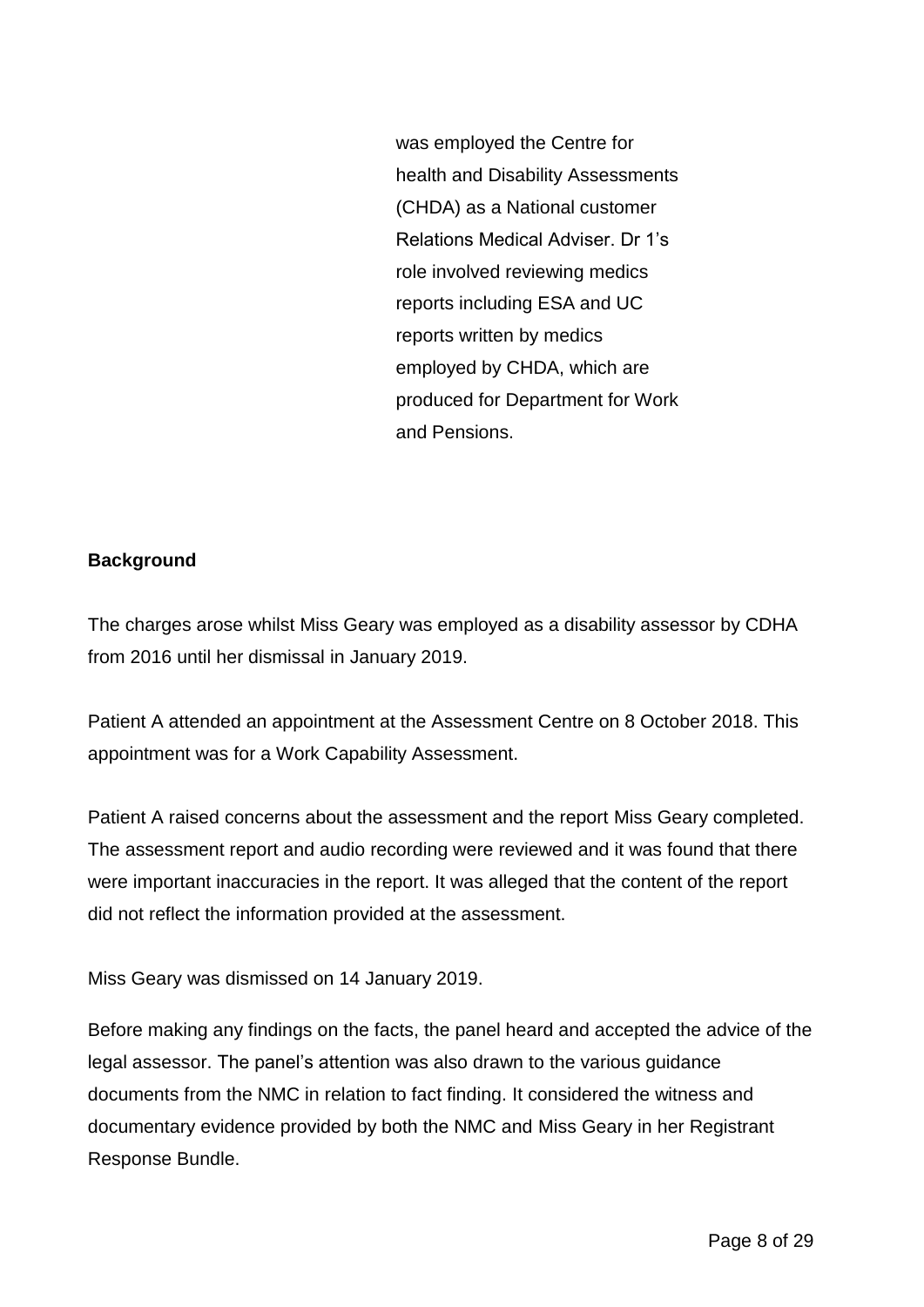The panel then considered each of the disputed charges and made the following findings.

# **Charge 1 (a), (b), (c), (d), (f), (g), (h), (i), (j), (k), (l), (m), and (n)**

*"That you, a registered nurse, whilst working as a disability assessor:*

- *1. Completed a report form in respect of Patient A by inaccurately recording the following aspects of the Work Capability Assessment you conducted on 8 October 2018:*
	- *a. that Patient A can wash and clean his teeth by using something to lean on despite pain and that they will lean for 5-10 minutes;*
	- *b. that Patient A could sit in the kitchen for 5 minutes;*
	- *c. that Patient A said he will move for 5 minutes at a normal pace;*
	- *d. that Patient A will sit in pain for about an hour;*
	- *e. …*
	- *f. that Patient A will 'stop every now and again due to pains, but will carry on until he gets there';*
	- *g. that Patient A will be "ok" if appointments are cancelled;*
	- *h. that Patient A will sit and do a jigsaw and/or puzzles for over an hour;*
	- *i. that Patient A can deal with bills, letters, finances and correspondence;*
	- *j. that you observed Patient A sitting for 53 minutes;*
	- *k. that the assessment took 58 minutes;*
	- *l. you did not record that Patient A indicated on some days they cannot get out of bed;*
	- *m. you did not record Patient A's Asperger's syndrome diagnosis;*
	- *n. that Patient A had a personality disorder diagnosis;*

# *These charges are found PROVED.*

In reaching this decision, the panel had regard to Universal Credit Medical Report Form (UC85) completed by Miss Geary on 8 October 2018. It also had regard to the transcript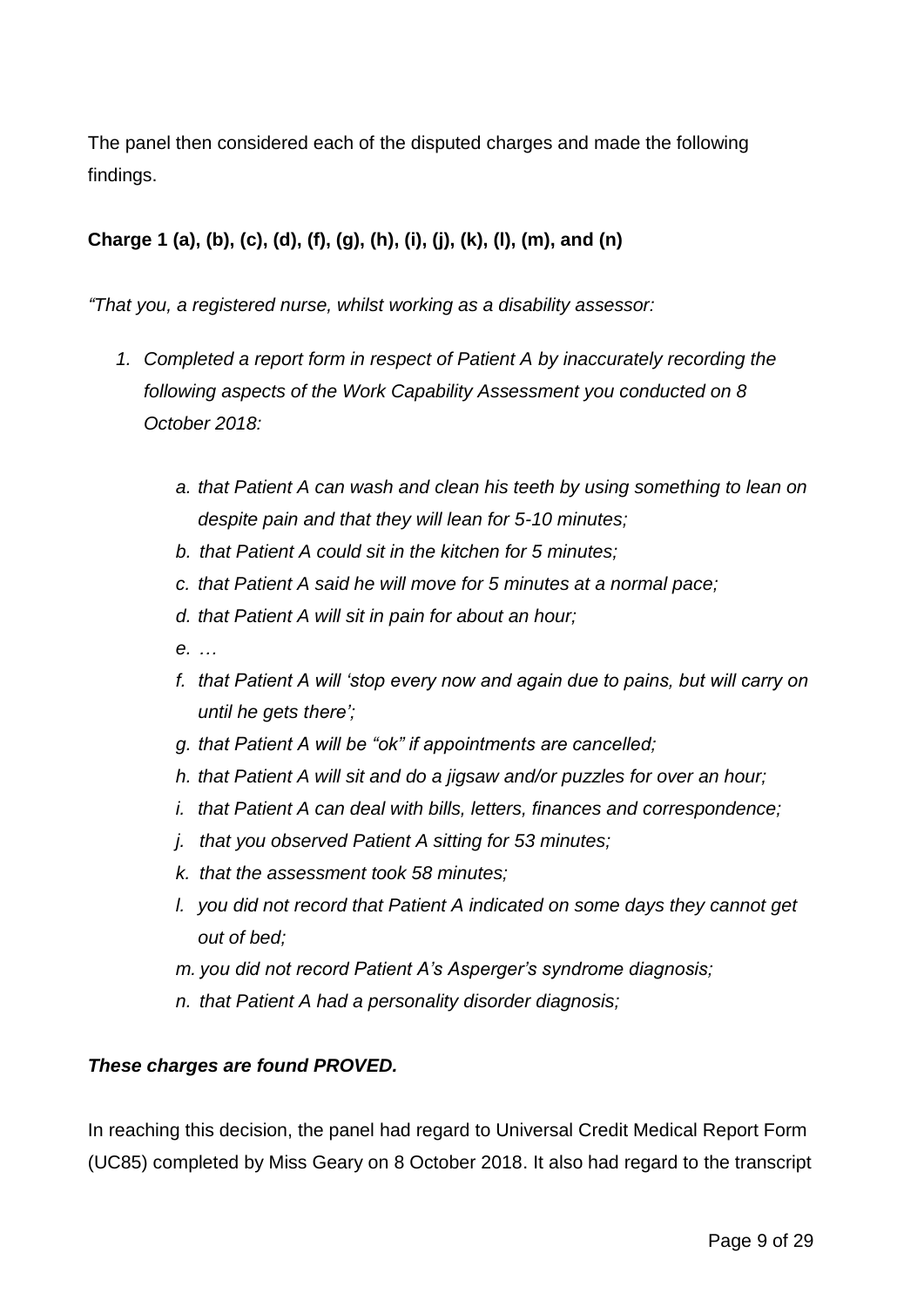of the assessment conducted by Miss Geary on 8 October 2018 and the oral evidence and the memorandum produced by Dr 1.

The panel had regard to the section of the report completed by Miss Geary that stated the following:

### *Description of a typical day*

*Is stated that*

*Always sleeps poorly due to pain.*

*Gets out of bed despite his pain.*

*He will use his crutches to help him stand up out of bed. He demonstrated today standing up from the chair using full strength to stand with his crutches.*

*Can wash and clean teeth by using something to lean on despite pain and he will lean for 5 to 10 minutes.*

*Can dress, undress, dress top half and dress bottom half by sitting down despite pain and he will sit for 10 minutes.*

*He will have help with his lower half closer to dress and address at times due to hip pains. He has no dressing ...*

*No problems eating and drinking.*

*Makes snacks, sandwiches and cold drinks despite pain and he will sit in the kitchen for five minutes.*

*He will use a Bag to carry items from the kitchen to the lounge due to his crutches. Moves around indoors on one level using crutches and he will move for five minutes normal pace. He will go upstairs using his crutches or on his bottom at times due to hip pains.*

*He will sit and order shopping online, he will sit in pain for about one hour.*

*He's able to talk to the new delivery man and will have helped unpack the shopping due to hip pains. He will have everything work level high for ease due to pain. He will walk*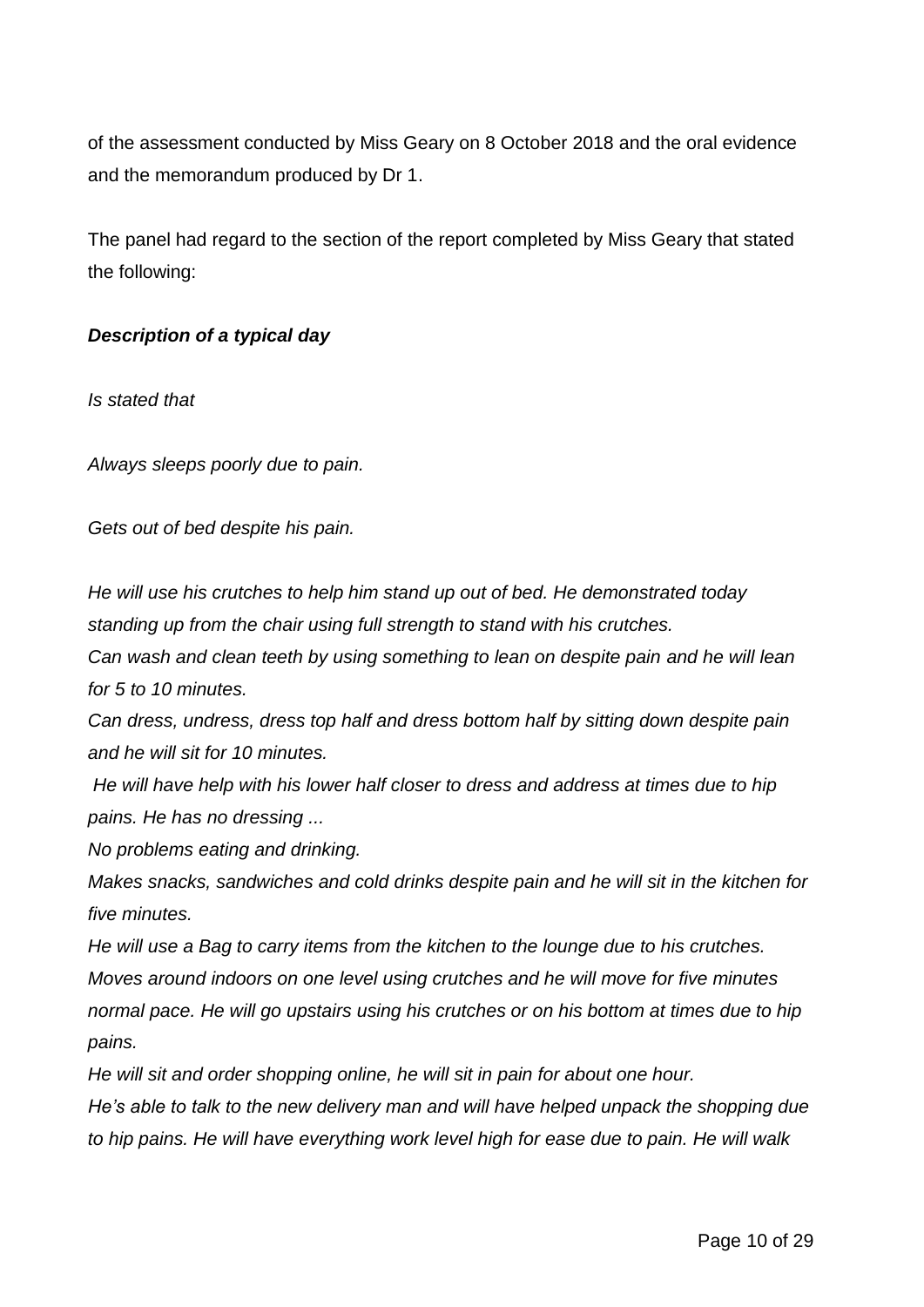*alone with his crutches to see GP, this will take him 45 minutes normal to slow pace, he will stop every now and again due to pains, but will carry on until he gets there. He can talk to a new GP.*

*He will have a live to attend a place due to hip pains only, he would have too much pain if he sat on the bus for a long time. He is able to talk to a stranger in the waiting room.*

## *Description of functional ability*

*He will have hip pain and will be anxious if appointments are delayed, he was able to wait today for over one hour. If appointments are cancelled he will be okay. He will sit and do a jigsaw he will sit for over one hour.*

*He will sit and do some puzzles for about one hour, he will maybe watch some TV.*

*Can communicate with others face-to-face and by phone despite feeling low and feeling anxious.*

*Can use a phone for making arrangements, communicating with others, keeping in touch with others and emergencies despite feeling low and feeling anxious. Makes appointments with GP and the hospital despite feeling low and feeling anxious. Can deal with bills letters finances and correspondence despite feeling low and feeling anxious.*

*… Behaviour observed during assessment*

*Client was able to sit on a chair with a back for 53 minutes. The client rose three times from sitting in an upright chair (no chair arms) without physical assistance from another person. Used to crutches to stand for one minute. Used to crutches to walk 15 m to the examination room.*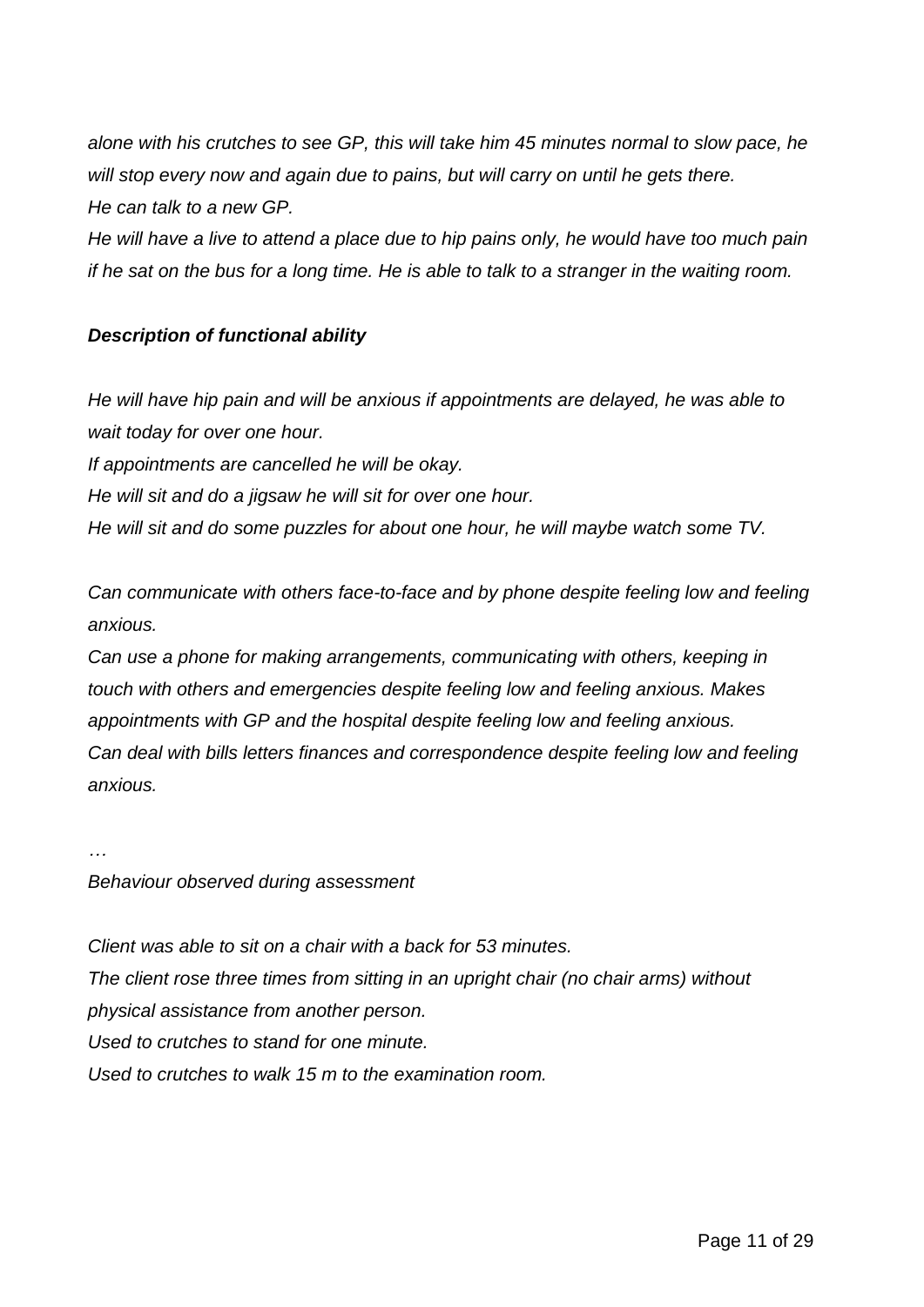In reaching its decision the panel compared the UC85 completed by Miss Geary and the transcript of the assessment of Patient A. The panel considered that the information noted in the UC85 report was a significant deviation from what had been stated by Patient A during the assessment.

In the case of charges 1(a), (b), (c), (d) and (f), the panel considered that the content of UC85 did not relate to anything said by Patient A during the assessment, and so was fabricated by Miss Geary. In the case of charges 1(g), (h) and (i), the panel considered that the content of UC85 is directly opposed to what was said by Patient A during the assessment.

In the cases of charges 1(i) and (k), the panel relied on the evidence provided by Dr 1 in his report on the taped interview, which stated that the length of the interview was 33 minutes, and therefore the Miss Geary cannot have observed Patient A sitting for 53 minutes, and the assessment cannot have taken 58 minutes.

In the case of charges 1 (I), (m) and (n), the panel considered that these were key facts stated by Patient A during the assessment which Miss Geary had omitted from her report, UC85.

Based on the documentary evidence before it, the panel determined that Miss Geary inaccurately recorded the aspects as set out in the charge, of the Work Capability Assessment, she conducted on 8 October 2018. The panel therefore found this charge proved.

# **Charge 1 (e)**

*1. Completed a report form in respect of Patient A by inaccurately recording the following aspects of the Work Capability Assessment you conducted on 8 October 2018:*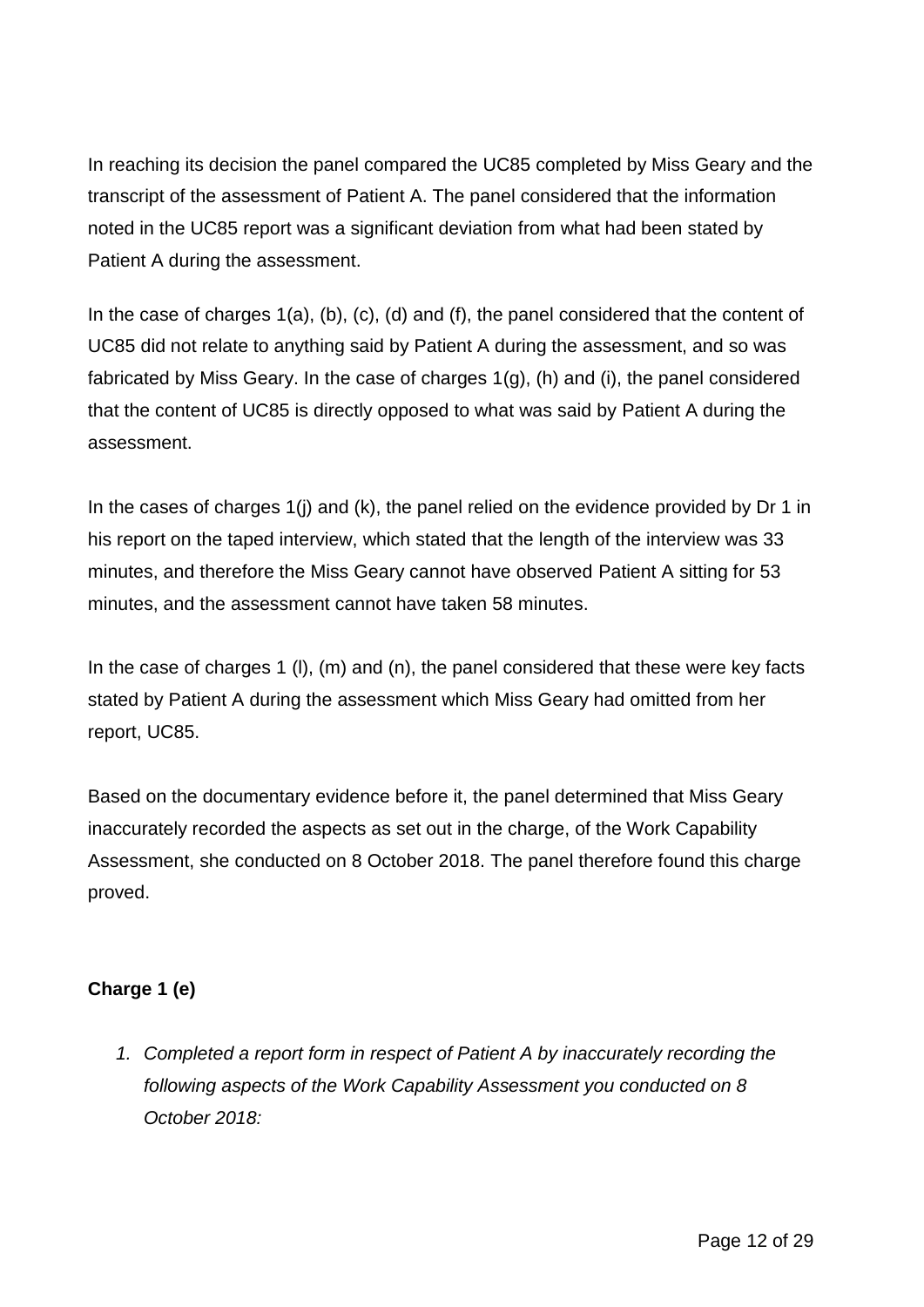*e. that you discussed Patient A's pace when mobilised;* 

### **This charge is found NOT proved.**

The panel noted that while Miss Geary did not discuss Patient A's pace during the assessment, she did not claim to do so in her report UC85. Miss Geary did refer to Patient A's pace in relation to how long his journey to the GP surgery takes him. The panel considered that this was a reasonable paraphrasing of his statement about his journey.

# **Charge 2)**

- *2. During the assessment on 8 October 2018, Patient A reported that he had been sectioned under the Mental Health Act and you:*
- *a. Did not obtain further details from Patient A in relation to this;*
- *b. Did not document this in the Work Capability Assessment report;*

# **This charge is found PROVED.**

In reaching this decision the panel had regard to the following statement in the UC85 report:

### *Mental health problem*

#### *Onset was many years ago.*

*... He will have attempts of self -harming suicidal thoughts, he has comes off and take an overdose in the past, he has had a previous Hospital admission due to this, this was a few years ago now.*

The panel noted that there was a mention of hospitalisation in relation to mental health, however it had regard to the specific wording of this charge and it considered that based on the UC85 report and the transcript, Miss Geary did not discuss or make further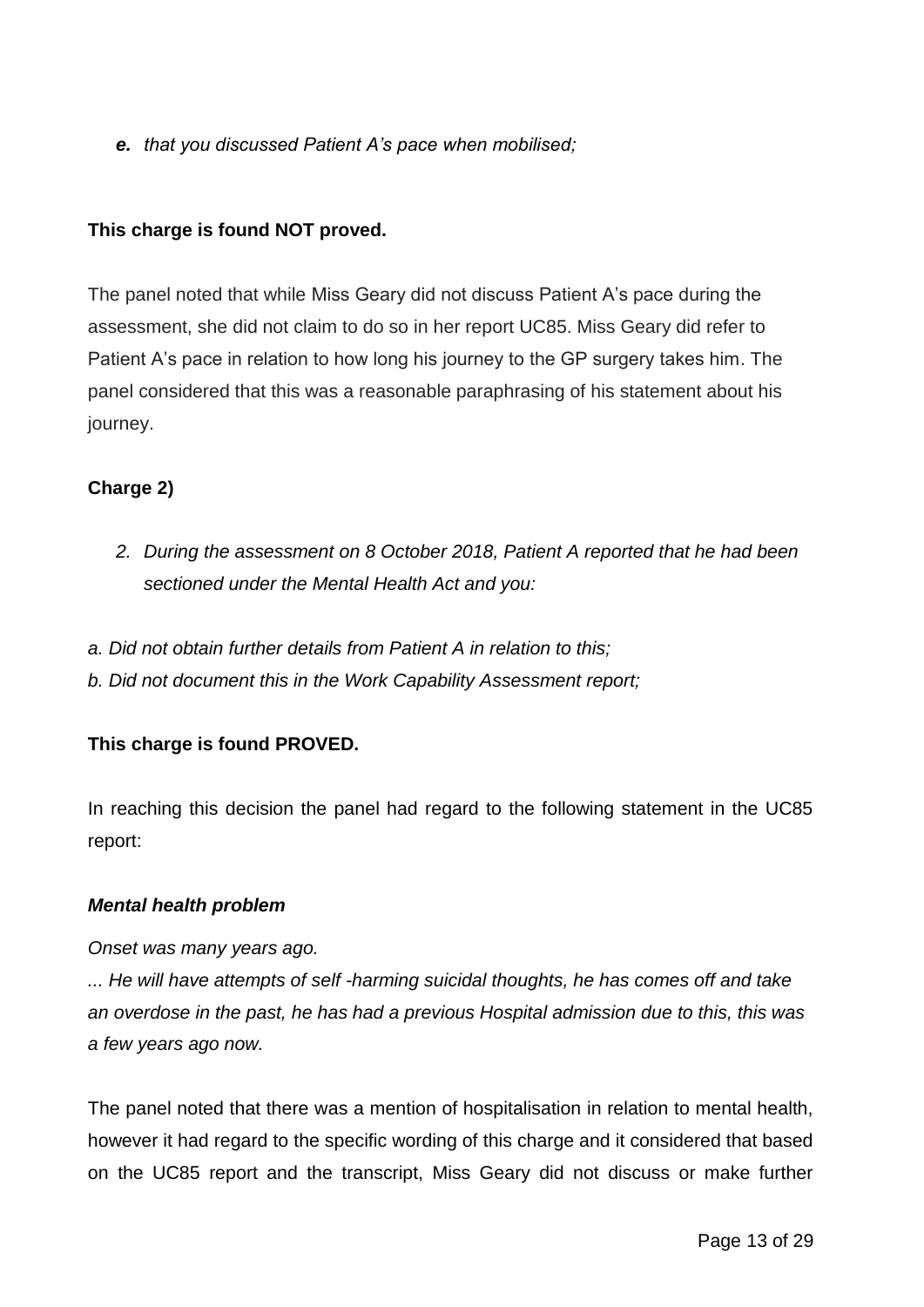enquiries regarding Patient A having been sectioned, despite being made aware. The panel also took into consideration the evidence of Dr 1, who referred to this as significant information, which he would have expected to have been recorded. The panel therefore found this charge proved.

### **Charge 3)**

*Your actions in charge 1 above were dishonest in that you knew the information documented in the report was inaccurate and intended to mislead any reader of the report;*

### **This charge is found PROVED.**

In reaching its decision the panel considered the same evidence and made its decision for the same reasons as set out in charge 1. The panel considered whether or not there was an alternative explanation as to why Miss Geary recorded inaccurate information. The panel could find any acceptable reason for Miss Geary's actions as set out in charge 1. The panel had regard to the responses made by Miss Geary and rejected her evidence that her errors were caused by time pressures and targets.

The panel determined that it was Miss Geary's obligation as a registered nurse to act with care and diligence in observing and assessing Patient A, to ensure an accurate report of his health conditions was recorded. It considered the cumulative effect of the number of occasions Miss Geary failed to provide accurate information and the significant deviations from the truth drove the panel to the conclusion that there was no viable alternative explanation, other than that Miss Geary acted dishonestly.

Whilst the panel could not find a clear motive behind Miss Geary's actions, it did not accept that she genuinely believed that the information she included in the report was true and the panel therefore determined that it was more likely than not that Miss Geary acted with dishonest intent. The panel therefore found this charge proved.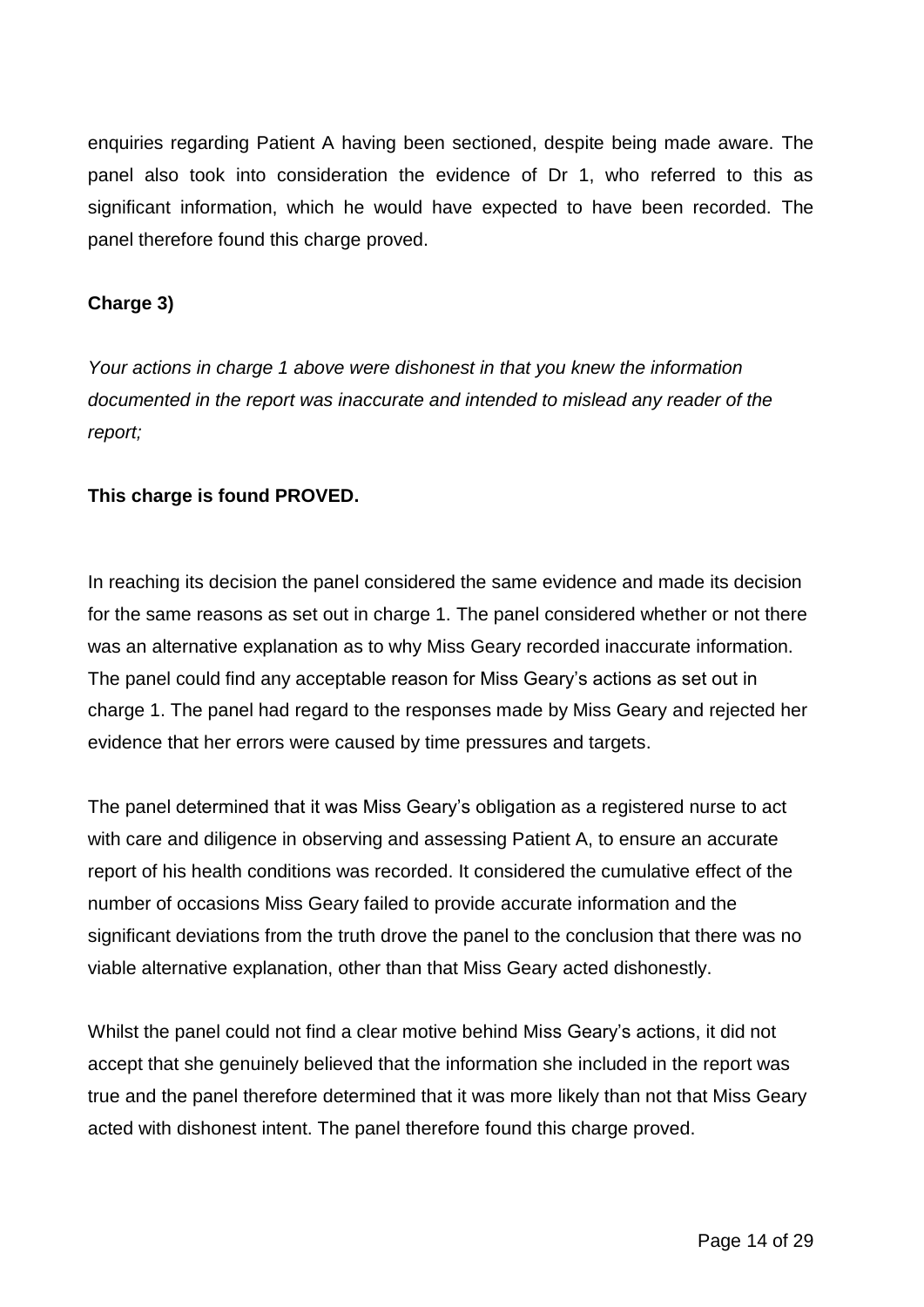# **Charge 4)**

*4. Your actions in charge 2(b) above were dishonest in that you knew information was omitted from the report and intended to mislead any reader of the report;* 

## **This charge is found PROVED.**

In reaching its decision the panel considered the same evidence as set out in charge 2 (b) and applied the same principles as set out above in charge 3 and decided for the same reasons that this charge is found proved.

### **Charge 5)**

*5. During the assessment on 8 October 2018, were presented with documentation indicating a diagnosis of Asperger's syndrome and did not discuss this with Patient A and/or ask any questions about this;* 

### **This charge is found PROVED.**

The panel had regard to the UC85 report and the transcript of the assessment. There was no evidence before it that Miss Geary, after being presented with documentation indicating a diagnosis of Asperger's syndrome, discussed the diagnosis or made any enquires about it. The panel noted that the diagnosis was in the papers provided by Patient A prior to the assessment and the transcript and report show that this was not discussed. Taking all the evidence available into account and in the absence of any evidence to the contrary the panel found this charge proved on the balance of probabilities.

### **Charge 6)**

6. During the assessment on 8 October 2018, were presented with documentation in relation to Patient A's physical health and did not discuss this with the patient and/or refer to this in the assessment report;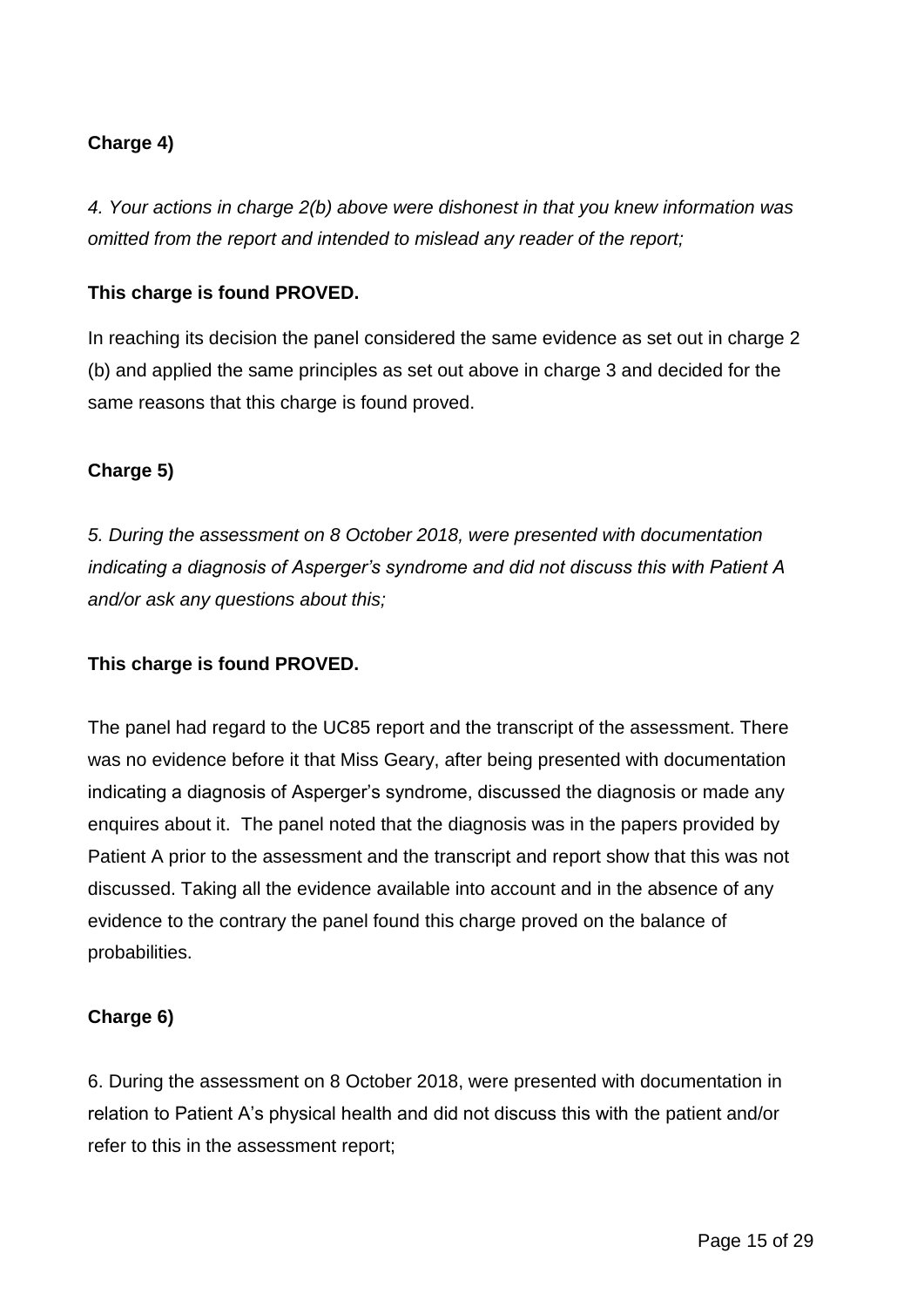## **This charge is found NOT PROVED**.

In reaching this decision the panel had regard to the specific wording of the charge and the transcript from the assessment. It considered that the bulk of the assessment was a discussion of Patient A's general health and physical health. Whilst the information recorded may have been inaccurate, the panel considered that Patient A's physical health had been discussed and documented in the assessment report. On this occasion the panel considered that there is no evidence in support of this charge and the NMC has not discharged its burden of proof. The panel therefore did not find this charge proved.

#### **Fitness to practise**

Having reached its determination on the facts of this case, the panel then moved on to consider whether the facts found proved amount to misconduct and, if so, whether Miss Geary's fitness to practise is currently impaired. There is no statutory definition of fitness to practise. However, the NMC has defined fitness to practise as a registrant's suitability to remain on the register unrestricted.

The panel, in reaching its decision, has recognised its statutory duty to protect the public and maintain public confidence in the profession. Further, it bore in mind that there is no burden or standard of proof at this stage, and it has therefore exercised its own professional judgement.

The panel adopted a two-stage process in its consideration. First, the panel must determine whether the facts found proved amount to misconduct. Secondly, and only if the facts found proved amount to misconduct, the panel must decide whether, in all the circumstances, Miss Geary's fitness to practise is currently impaired as a result of that misconduct.

### **Submissions on misconduct and impairment**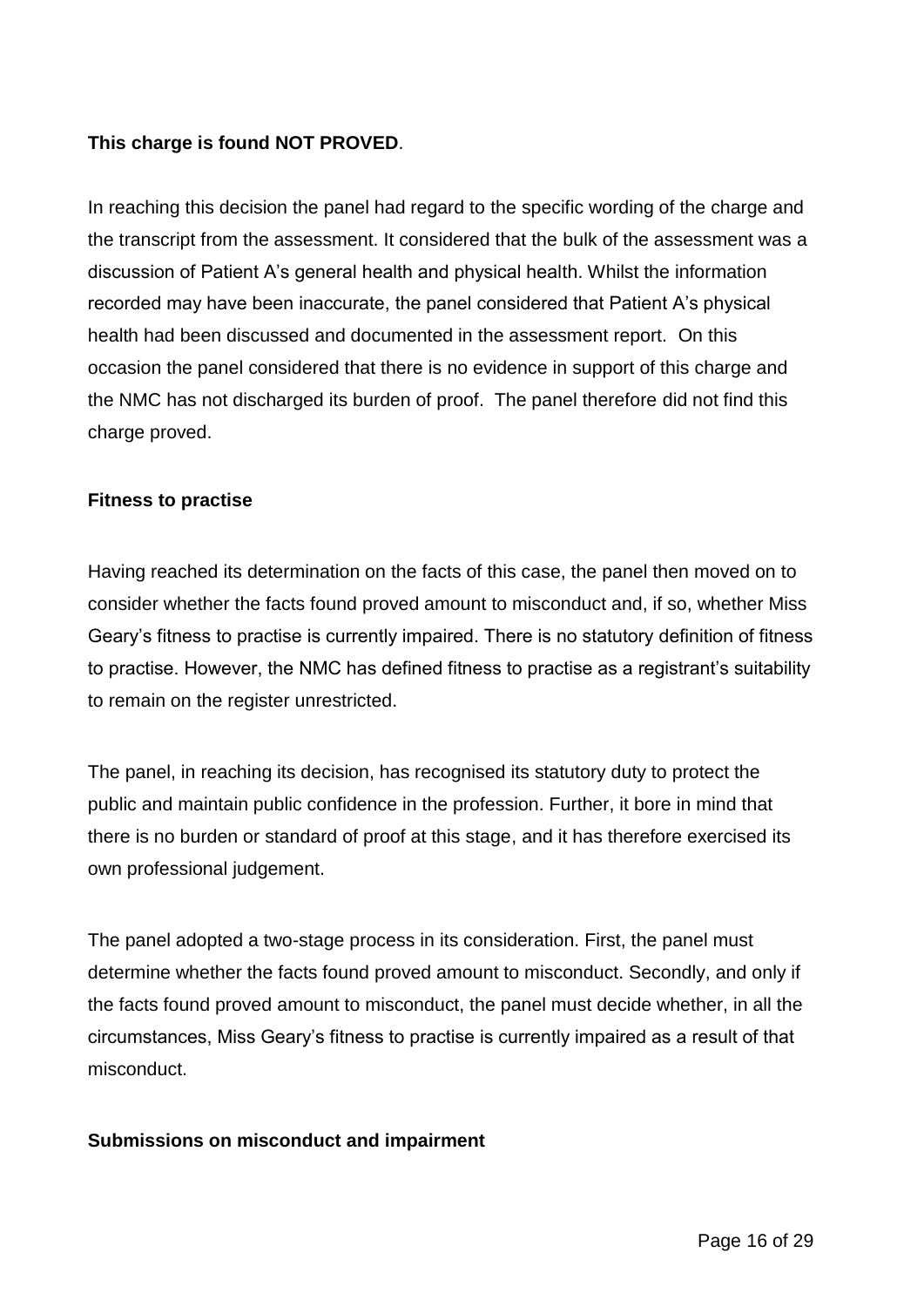Ms Cathcart invited the panel to take the view that the facts found proved amount to serious misconduct. She directed the panel to have regard to the terms of 'The Code: Professional standards of practice and behaviour for nurses and midwives 2015' (The Code) in making its decision.

Ms Cathcart referred to the specific points of The Code where Miss Geary's actions amounted to misconduct.

Ms Cathcart moved on to the issue of impairment and addressed the panel on the need to have regard to protecting the public and the wider public interest. This included the need to declare and maintain proper standards and maintain public confidence in the profession and in the NMC as a regulatory body. This included reference to the cases of *Council for Healthcare Regulatory Excellence v (1) Nursing and Midwifery Council and (2) Grant* [2011] EWHC 927 (Admin) and *R (on the application of Calhaem) v General Medical Council [2007] EWHC 2606.*

Ms Cathcart submitted that if the panel is satisfied that the matters found proved do amount to misconduct, the next matter the panel must consider is whether Miss Geary's fitness to practise is currently impaired by reason of that misconduct.

Ms Cathcart referred the panel to the judgment of Mrs Justice Cox in the case of *Grant*  and the test when considering impairment. She submitted that the panel is likely to find the questions outlined by Dame Janet Smith in the 5th Shipman Report (as endorsed in the case of *Grant* instructive. Those questions as are relevant in this case are:

- a) Has in the past, and/or is liable in the future to act so as to put a patient or patients at unwarranted risk of harm;
- b) Has in the past and/or is liable in the future to bring the profession into disrepute;
- c) Has in the past, and/or is liable in the future to breach one of the fundamental tenets of the professions;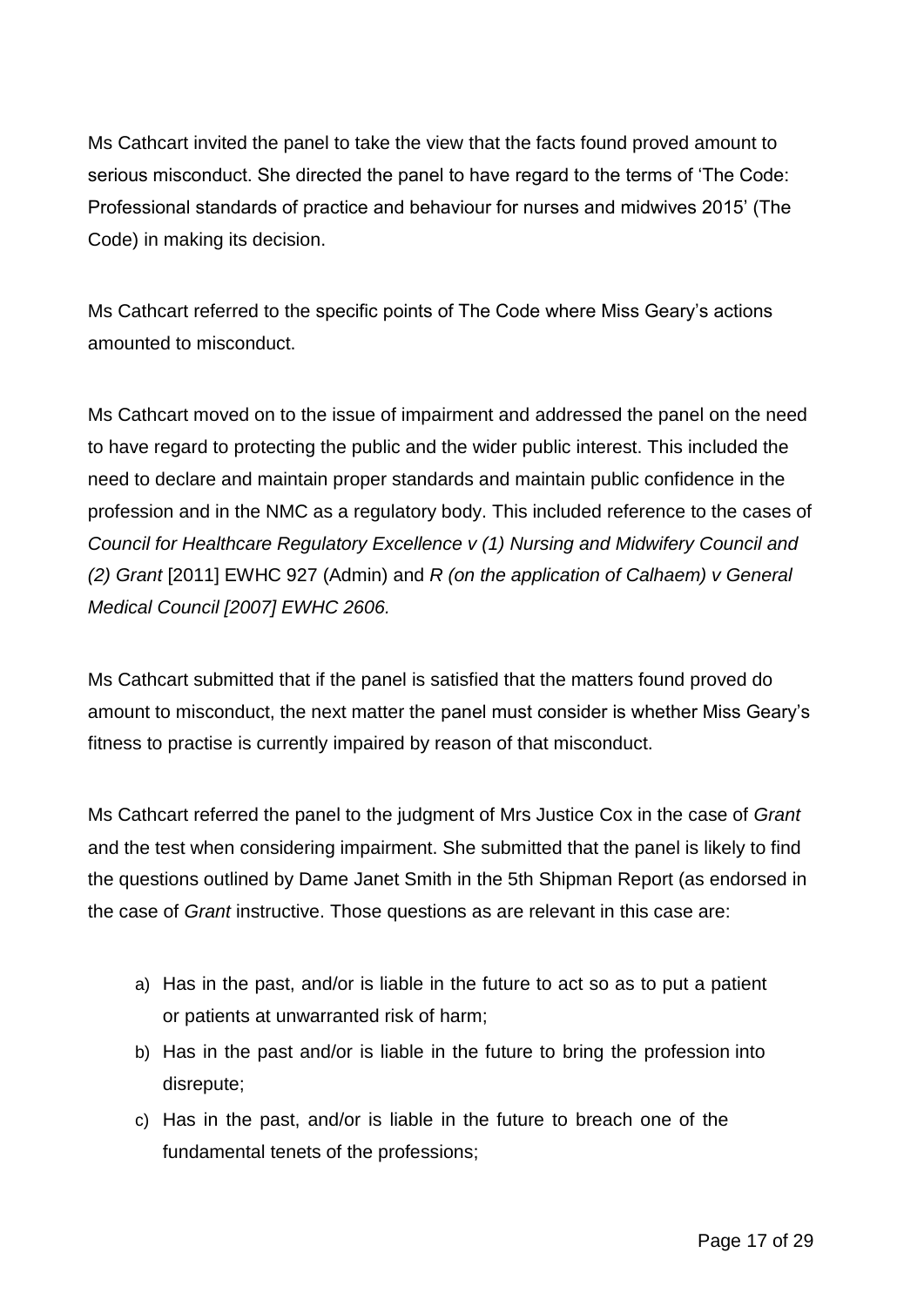d) has in the past acted dishonestly and/or is liable to act dishonestly in the future

Ms Cathcart submitted that limbs a, b, c and d of the test are engaged in this case. She submitted that current impairment can be found both on the basis that there is a continuing risk and that the public confidence in the nursing profession and the NMC as regulator would be undermined if such a finding were not made.

Ms Cathcart submitted that the clinical errors in respect of record keeping are remediable and although difficult, Miss Geary's dishonesty is also remediable. She submitted that Miss Geary has shown some, but not full insight into the concerns. Although Miss Geary has shown that she recognises the potential for harm and how she has changed her practice in relation to inaccurate record keeping there has been no evidence of insight into the allegation of dishonesty. Ms Cathcart submitted that Miss Geary has not shown remorse or indicated that she realises she acted in a dishonest way. She further submitted that Miss Geary has not taken sufficient steps to reassure the panel that her conduct is unlikely to be repeated in the future.

The panel accepted the advice of the legal assessor which included reference to a number of relevant judgments. These included: *Roylance v General Medical Council*  (No 2) [2000] 1 A.C. 311, *Nandi v General Medical Council* [2004] EWHC 2317 (Admin), and *General Medical Council v Meadow* [2007] QB 462 (Admin).

# **Decision and reasons on misconduct**

When determining whether the facts found proved amount to misconduct, the panel had regard to the terms of The Code.

The panel was of the view that Miss Geary's actions did fall significantly short of the standards expected of a registered nurse, and that Miss Geary's actions amounted to a breach of The Code. It was of the view that Miss Geary's actions breached the following tenets of The Code: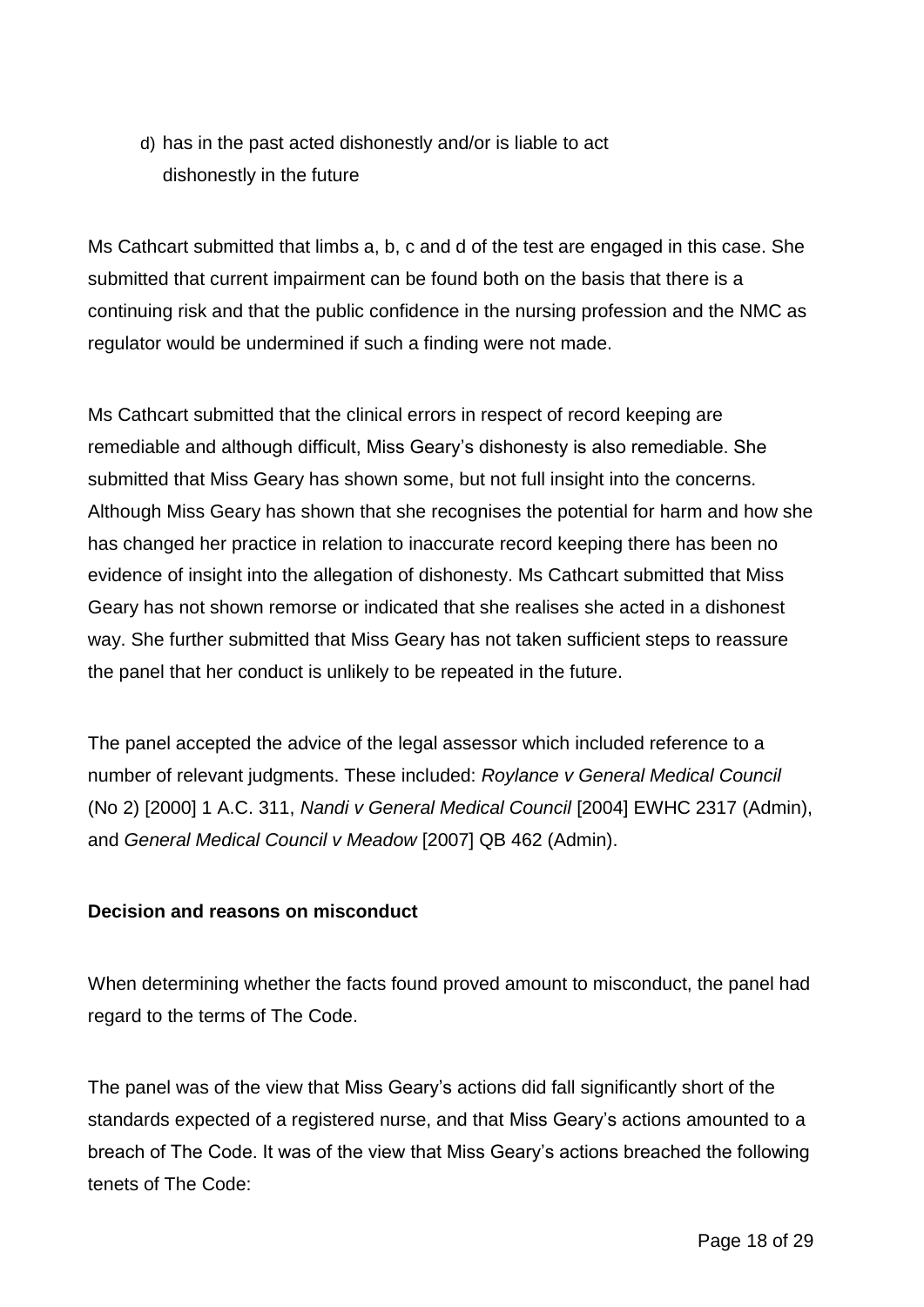*'1 Treat people as individuals and uphold their dignity*

*2 Listen to people and respond to their preferences and concerns*

*10 Keep clear and accurate records relevant to your practice This includes but is not limited to patient records. It includes all records that are relevant to your scope of practice.* 

*To achieve this, you must:*

*…*

*10.3 complete all records accurately and without any falsification, taking immediate and appropriate action if you become aware that someone has not kept to these requirements*

*19 Be aware of, and reduce as far as possible, any potential for harm associated with your practice*

*19.1 take measures to reduce as far as possible, the likelihood of mistakes, near misses, harm and the effect of harm if it takes place*

*20 Uphold the reputation of your profession at all times To achieve this, you must:*

*20.1 keep to and uphold the standards and values set out in the Code*

*20.2 act with honesty and integrity at all times*

*20.3 be aware at all times of how your behaviour can affect and influence the behaviour of other people*

The panel appreciated that breaches of The Code do not automatically result in a finding of misconduct. It took account of all the evidence before it and the circumstances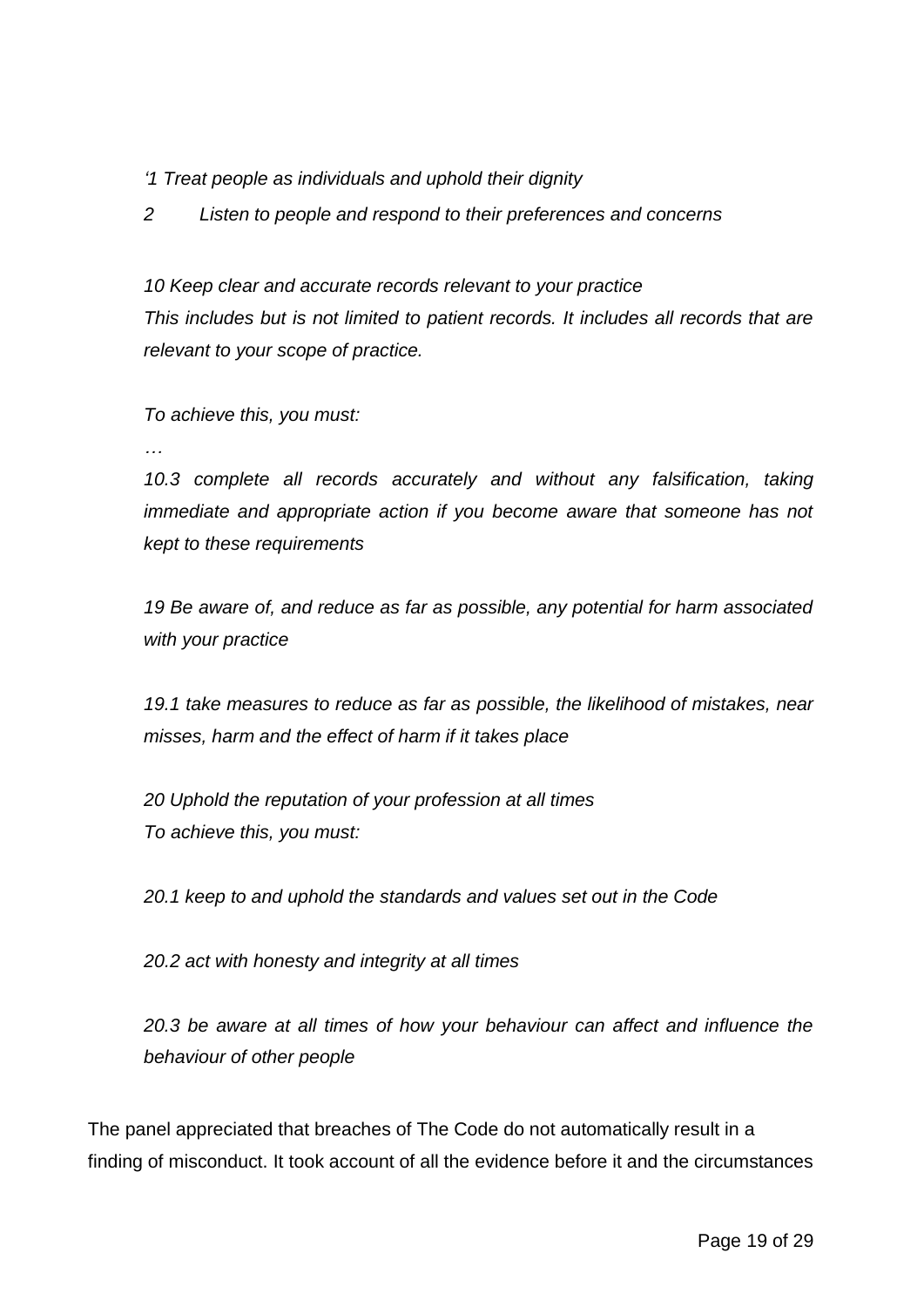of the case as a whole and determined that Miss Geary's actions did amount to misconduct.

The panel determined that Miss Geary's actions fell significantly short of the standards expected of a registered nurse. It was of the view that Miss Geary's misconduct was serious and would be considered so by members of the profession and the public. It noted that Miss Geary felt that there were time pressures and targets to meet which she felt led her to report inaccurate information. The panel was of the view that it is inexcusable to falsify patient information with the intention to mislead and the panel considered that this showed a disregard for the patient's safety and well-being. The panel took into account the adverse financial and psychological impact caused to the patient as a result of Miss Geary's actions.

### **Decision and reasons on impairment**

The panel next went on to decide if as a result of the misconduct, Miss Geary's fitness to practise is currently impaired.

Nurses occupy a position of privilege and trust in society and are expected at all times to be professional. Patients and their families must be able to trust nurses with their lives and the lives of their loved ones. To justify that trust, nurses must be honest and open and act with integrity. They must make sure that their conduct at all times justifies both their patients' and the public's trust in the profession.

In this regard the panel considered the judgment of Mrs Justice Cox in the case of *Grant* in reaching its decision. In paragraph 74, she said:

*'In determining whether a practitioner's fitness to practise is impaired by reason of misconduct, the relevant panel should generally consider not only whether the practitioner continues to present a risk to members of the public in his or her current role, but also whether the need to uphold proper professional standards and public confidence in the profession*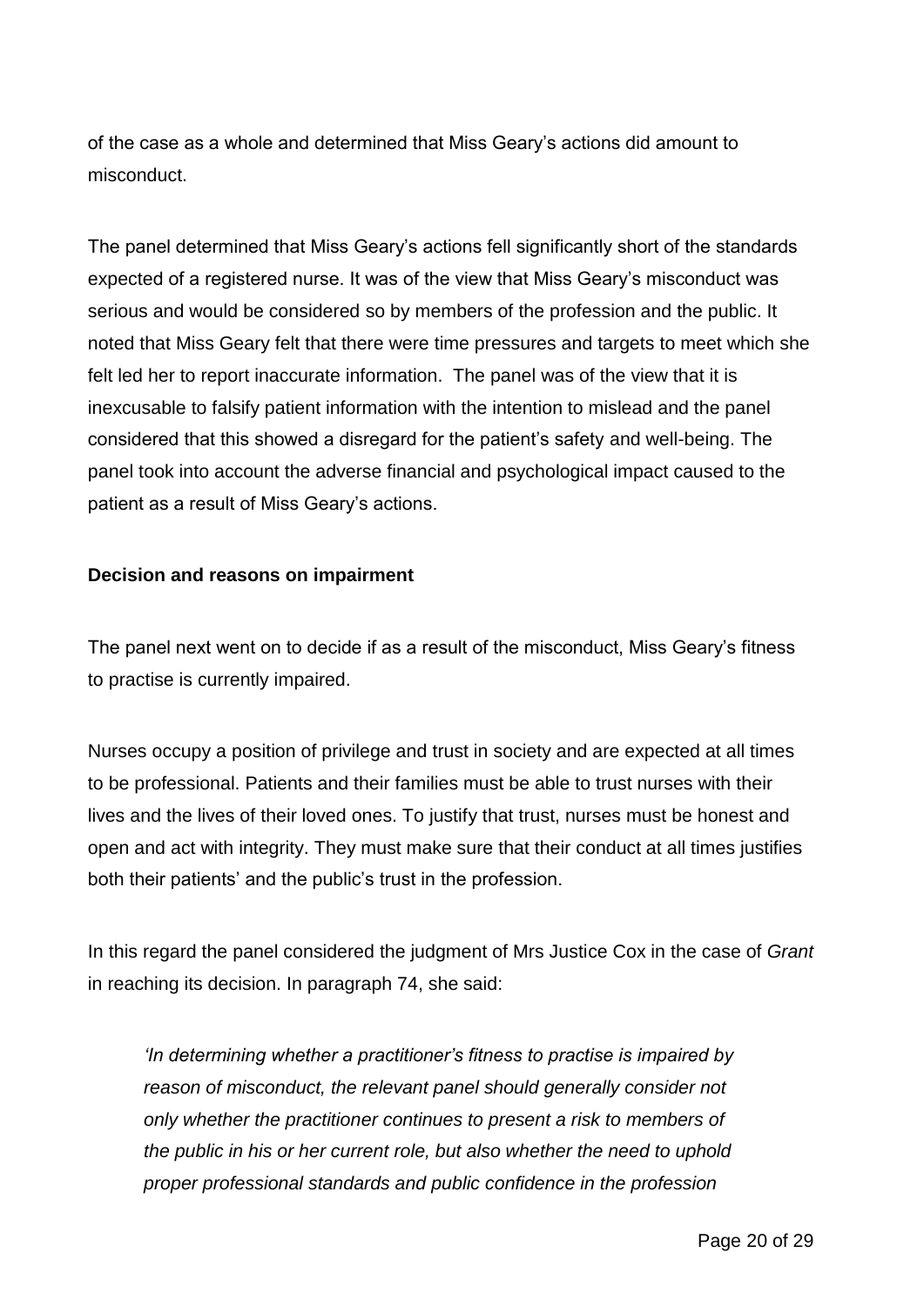*would be undermined if a finding of impairment were not made in the particular circumstances.'*

In paragraph 76, Mrs Justice Cox referred to Dame Janet Smith's "test" which reads as follows:

*'Do our findings of fact in respect of the doctor's misconduct, deficient professional performance, adverse health, conviction, caution or determination show that his/her fitness to practise is impaired in the sense that s/he:*

- *a) has in the past acted and/or is liable in the future to act so as to put a patient or patients at unwarranted risk of harm; and/or*
- *b) has in the past brought and/or is liable in the future to bring the medical profession into disrepute; and/or*
- *c) has in the past breached and/or is liable in the future to breach one of the fundamental tenets of the medical profession;'*
- *d) has in the past acted dishonestly and/or is liable to act dishonestly in the future*

The panel found that all of the limbs were engaged in this case.

The panel found that Miss Geary placed the patient at a risk of serious harm, caused actual harm to the patient and was of the view that Miss Geary may act in a similar way in the future.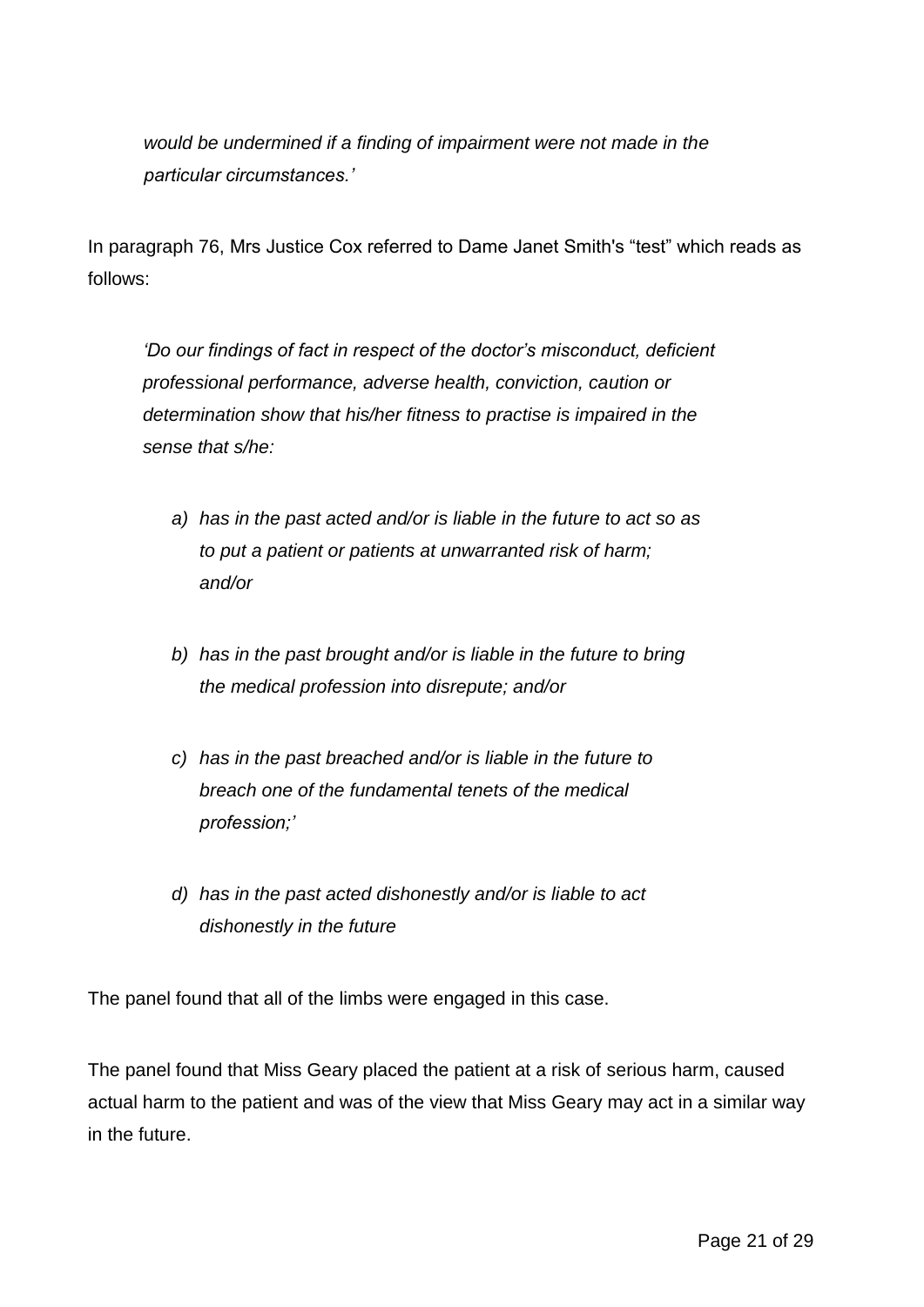The panel considered that Miss Geary did not adhere to the standards expected of a nurse and Miss Geary's behaviour brought the profession into disrepute and breached the fundamental tenets of the profession. In relation to the charges found proved regarding dishonesty, the panel determined that Miss Geary did not acknowledge or address her misconduct in this respect. To date Miss Geary has not given any reasons to account for her dishonest actions, expressed any remorse or shown any insight, the panel therefore considered that there is a risk Miss Geary may act dishonestly in the future.

The panel considered whether Miss Geary's misconduct is capable of remediation. It determined that Miss Geary's clinical misconduct in respect of record keeping can be addressed through sufficient insight and retraining. The panel determined that although a difficult process, Miss Geary's misconduct in relation to dishonesty is such that it is also capable of remediation, given that it was a single isolated incident in an otherwise unblemished career.

In Miss Geary's reflective statement, the panel considered that she showed some remorse towards the patient:

"*I am unable to express my sadness that my inaccuracies have caused the client to make the complaint, and that this has caused distress to them. After many years of exemplary service as a nurse, I have not only let myself down but also the NMC. I was unprofessional and my work lacked the quality that I pride in my work. I am truly sorry and will never compromise my professionalism and integrity again"*

However, it noted that Miss Geary sought to justify her actions by placing blame on her employer for the alleged targets that were put in place, rather than on the impact of her actions.

Further, the panel considered that Miss Geary's reflective statement did not demonstrate that she fully understood the significance and magnitude of her conduct, describing her report UC85 as "…unfortunately not verbatim to what the client had told me." In fact, her report included a number of statements that were never said or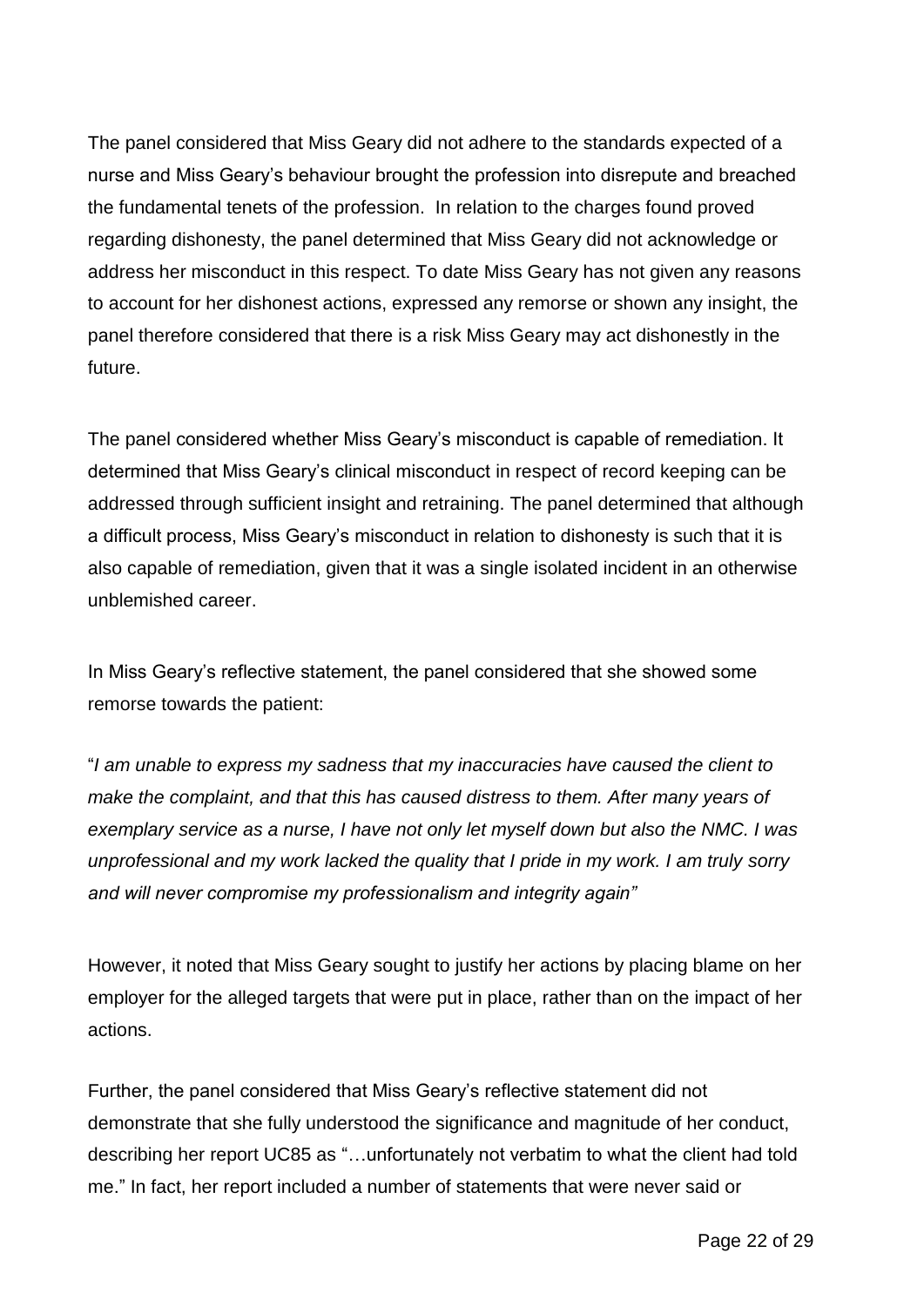discussed, stated things that were directly opposite to what Patient A had said in the assessment, and omitted key facts about his health.

The panel acknowledge that Miss Geary showed some remorse for her actions and had regard to the following statement: *"…would never compromise my practice like this again."*

The panel noted that Miss Geary began work as a staff nurse in Trauma and Orthopaedics in April 2019. The panel had regard to the reference provided on Miss Geary's behalf, dated 17 June 2019 and considered that although it was positive, it does not address the clinical concerns regarding Miss Geary's record keeping and her ability to accurately assess patients in her care. It also considered that the reference had been provided six weeks after Miss Geary began her role, which the panel considered to be a relatively short period of time.

The panel noted Miss Geary was due to start a non-nursing role as a care practitioner in April 2020. It had no further up to date information regarding her current employment.

The panel was not satisfied that Miss Geary has sufficient insight into her actions as a whole. It considered that Miss Geary is yet to remedy her misconduct, and as such there remains a risk of repetition of her actions. The panel considered that well informed members of the public would be concerned if a finding of impairment were not made in the light of the matters found proved.

The panel therefore concluded that a finding of current impairment is necessary on the grounds of public protection and in the public interest.

# **Sanction**

The panel has considered this case very carefully and has decided to make a suspension order for a period of 12 months, with a review before the end of the order.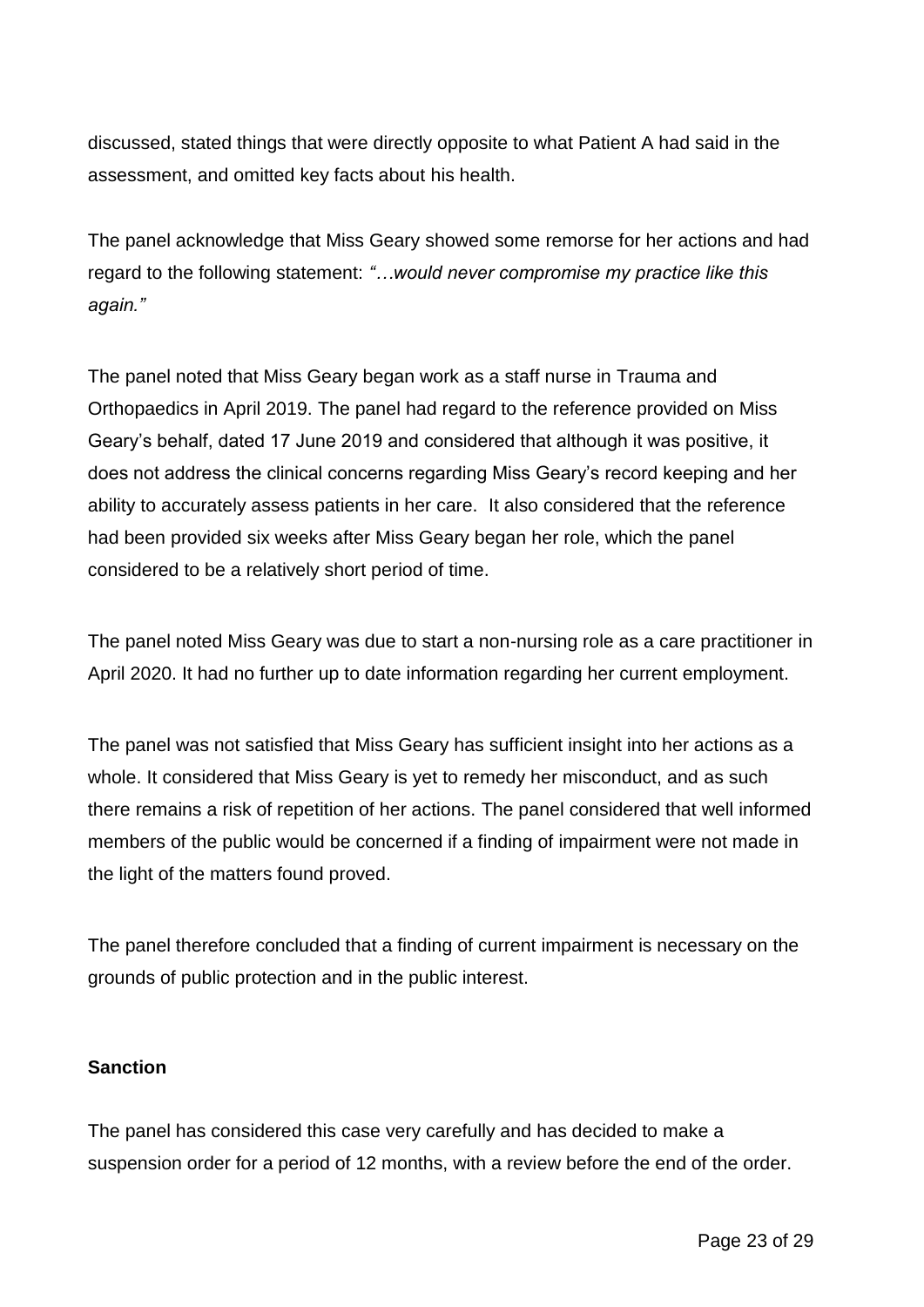The effect of this order is that the NMC register will show that Miss Geary's registration has been suspended.

### **Submissions on sanction**

Ms Cathcart submitted that given the seriousness of the regulatory concerns, together with Miss Geary's insufficient insight, the appropriate sanction is to impose a strike off order

Ms Cathcart provided the panel with a list of aggravating factors which included Miss Geary's lack of acknowledgement, insight and remorse into her dishonesty and her attempt to place blame for her actions on her employer.

Ms Cathcart told the panel that in respect of mitigating factors Miss Geary has shown some insight and her remorse for her actions in relation to her inaccurate record keeping. Ms Cathcart also submitted that Miss Geary has had no previous referrals to the NMC.

# **Decision and reasons on sanction**

Having found Miss Geary's fitness to practise currently impaired, the panel went on to consider what sanction, if any, it should impose in this case. The panel has borne in mind that any sanction imposed must be appropriate and proportionate and, although not intended to be punitive in its effect, may have such consequences. The panel had careful regard to the SG. The decision on sanction is a matter for the panel independently exercising its own judgement.

The panel took into account the following aggravating features:

- Actual psychological harm caused to a particularly vulnerable patient
- Lack of acknowledgement and insight into dishonesty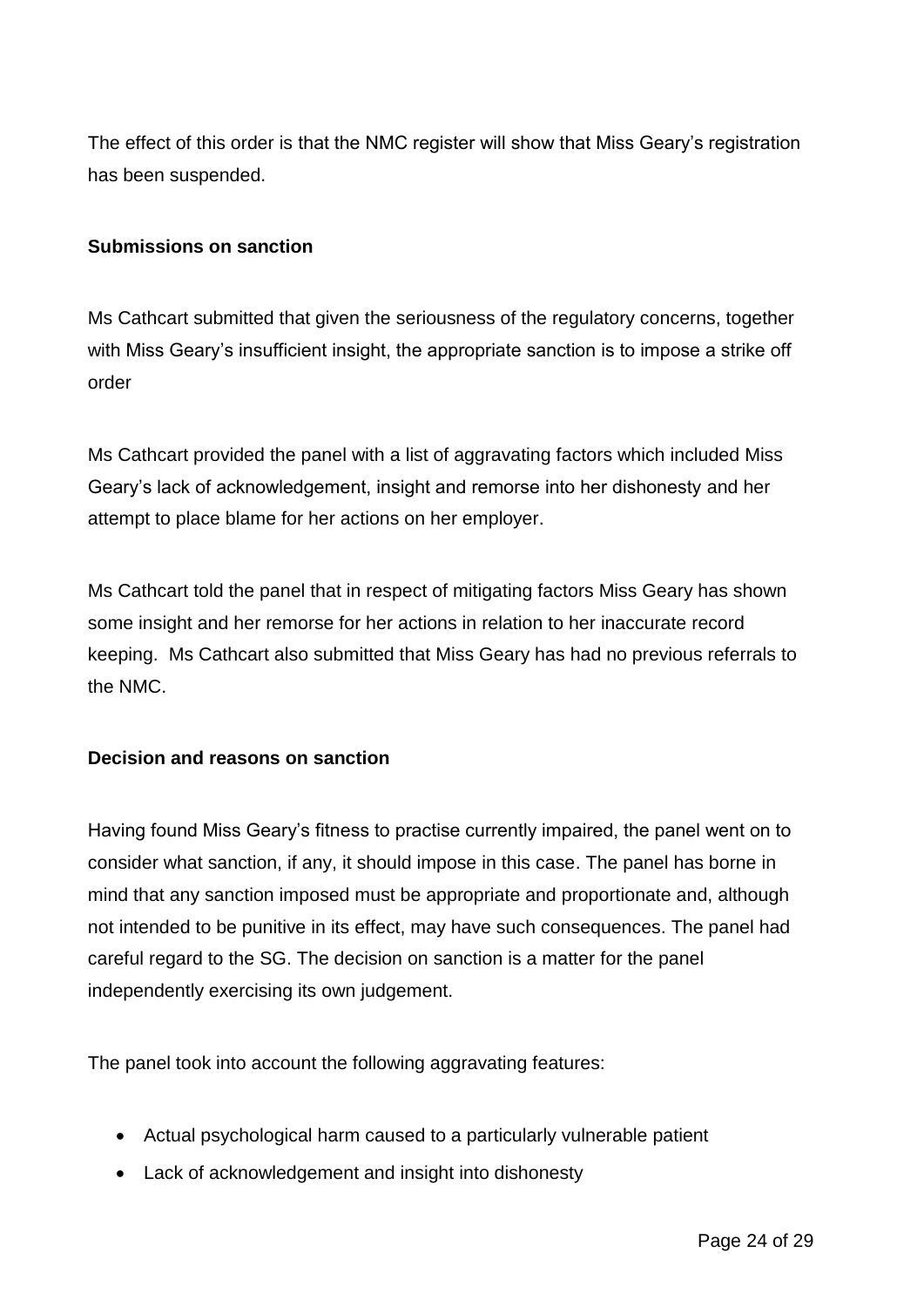Misuse of position of trust and power as a disability assessor

The panel also took into account the following mitigating features:

- Single isolated incident
- No evidence of financial gain from her dishonesty
- Miss Geary apologised and expressed remorse for the inadequate standard of her record keeping
- previously unblemished career in nursing

Further the panel had regard to the NMC sanctions guidance 'Considering sanctions for serious cases. The panel determined that Miss Geary's misconduct was serious in that it involved a vulnerable patient and a deliberate breach of Miss Geary's professional duty of candour by falsifying patient information in a report.

The panel first considered whether to take no action but concluded that this would be inappropriate in view of the seriousness of the case. The panel decided that it would be neither proportionate nor in the public interest to take no further action.

It then considered the imposition of a caution order but again determined that, due to the seriousness of the case, and the public protection issues identified, an order that does not restrict Miss Geary's practice would not be appropriate in the circumstances. The SG states that a caution order may be appropriate where 'the case is at the lower end of the spectrum of impaired fitness to practise and the panel wishes to mark that the behaviour was unacceptable and must not happen again.' The panel considered that Miss Geary's misconduct was not at the lower end of the spectrum and that a caution order would be inappropriate in view of the issues identified. The panel decided that it would be neither proportionate nor in the public interest to impose a caution order.

The panel next considered whether placing conditions of practice on Miss Geary's registration would be a sufficient and appropriate response. The panel is mindful that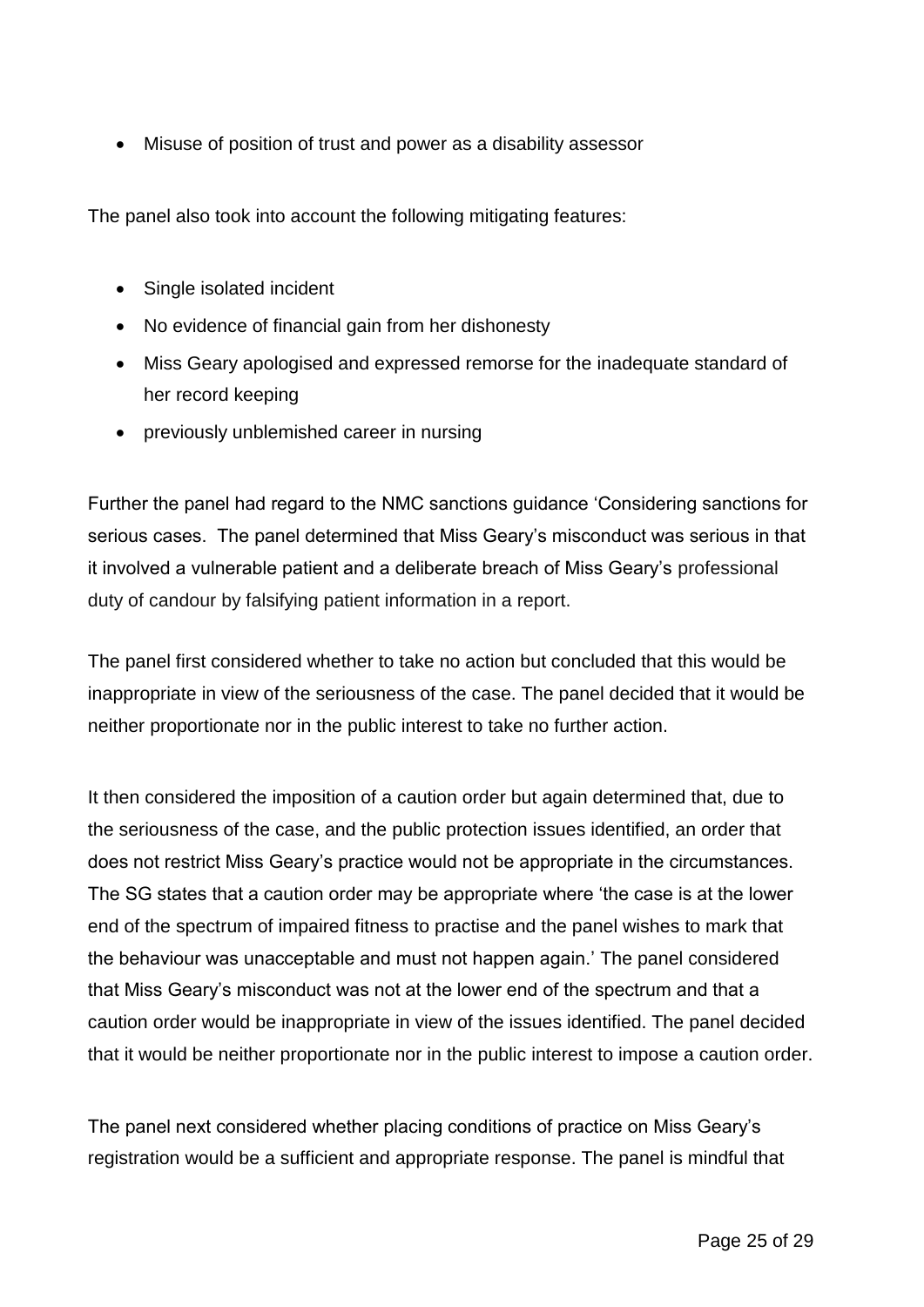any conditions imposed must be proportionate, measurable and workable. The panel took into account the SG, in particular:

- *Identifiable areas of the nurse or midwife's practice in need of assessment and/or retraining;*
- *No evidence of general incompetence;*
- *Potential and willingness to respond positively to retraining;*
- *The nurse or midwife has insight into any health problems and is prepared to agree to abide by conditions on medical condition, treatment and supervision;*
- *Patients will not be put in danger either directly or indirectly as a result of the conditions;*
- *The conditions will protect patients during the period they are in force; and*
- *Conditions can be created that can be monitored and assessed.*

The panel is of the view that there are no practical or workable conditions that could be formulated, given the nature of the charges in this case and Miss Geary's lack of engagement with these proceedings. The panel determined that the misconduct identified in this case was not something that can be addressed through retraining.

Furthermore, the panel concluded that the placing of conditions on Miss Geary's registration would not adequately address the seriousness of this case and would not protect the public.

The panel then went on to consider whether a suspension order would be an appropriate sanction. The SG states that suspension order may be appropriate where some of the following factors are apparent:

- *A single instance of misconduct but where a lesser sanction is not sufficient;*
- *No evidence of harmful deep-seated personality or attitudinal problems;*
- *No evidence of repetition of behaviour since the incident;*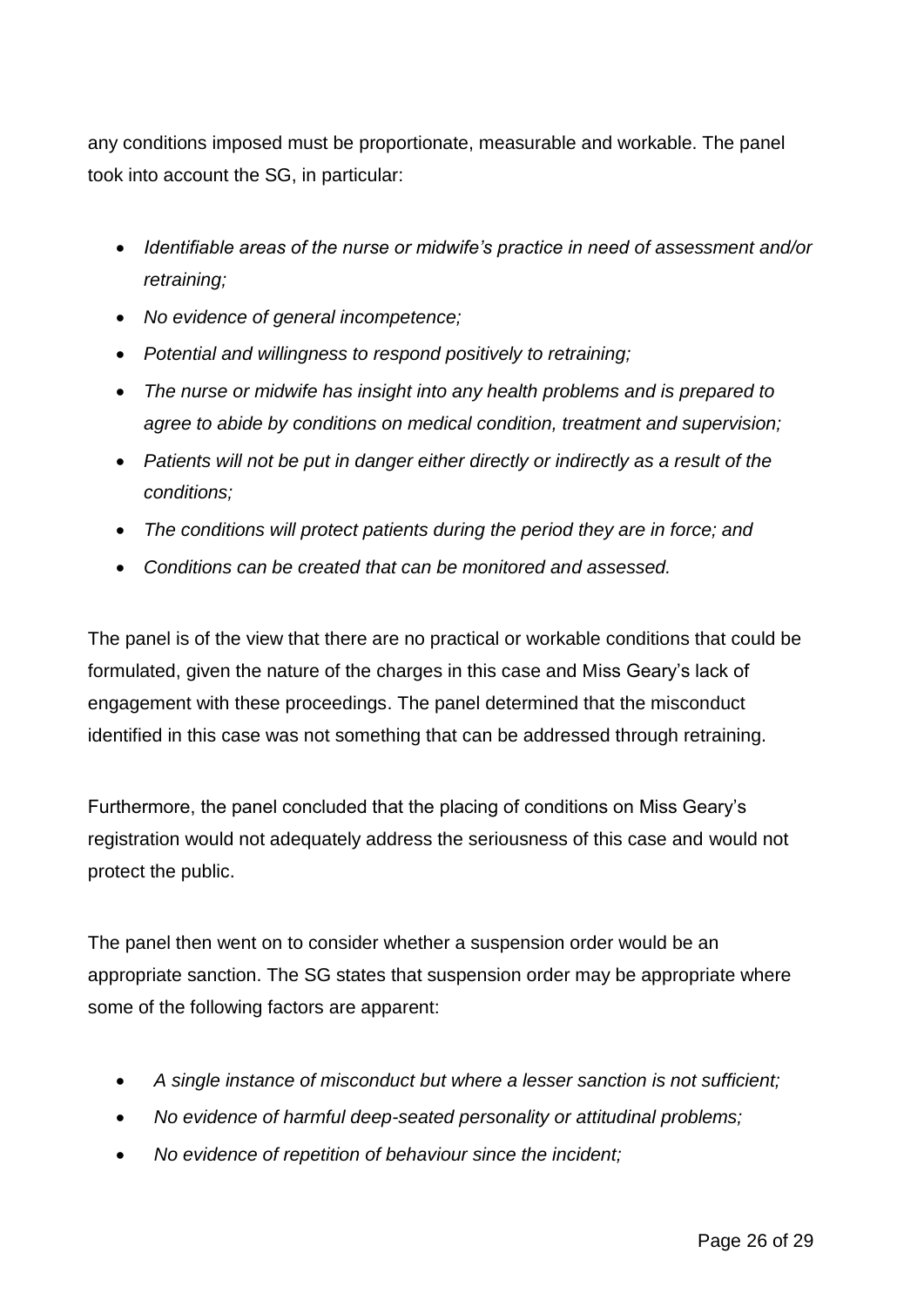The panel was satisfied that in this case, the misconduct whilst serious, was not fundamentally incompatible with remaining on the register.

It did go on to consider whether a striking-off order would be proportionate but, taking account of all the information before it, and of the mitigation provided, the panel concluded that it would be disproportionate. Whilst the panel acknowledges that a suspension may have a punitive effect, it would be unduly punitive in Miss Geary's case to impose a striking-off order at this stage.

The panel was of the view that Miss Geary's misconduct was a single isolated incident and there was no evidence that she received any financial gain from her dishonesty. It considered that Miss Geary has been on the register for 20 years and has had no previous referrals to the NMC. The panel has previously decided that Miss Geary's misconduct in respect of her dishonesty, though a difficult process, was capable of remediation. Balancing all of these factors the panel has concluded that a suspension order with a review would be the appropriate and proportionate sanction.

The panel noted the hardship such an order will inevitably cause Miss Geary, however this is outweighed by the public interest in this case.

The panel considered that this order is necessary to mark the importance of maintaining public confidence in the profession, and to send to the public and the profession a clear message about the standard of behaviour required of a registered nurse.

In making this decision, the panel carefully considered the submissions of Ms Cathcart in relation to the sanction that the NMC was seeking in this case. However, the panel considered that it would be disproportionate to impose a striking off order at this stage.

The panel determined that a suspension order for 12 months was appropriate in this case to mark the seriousness of the misconduct and would enable Miss Geary the opportunity to engage with these proceedings and demonstrate whether she has insight into the dishonesty found in this case.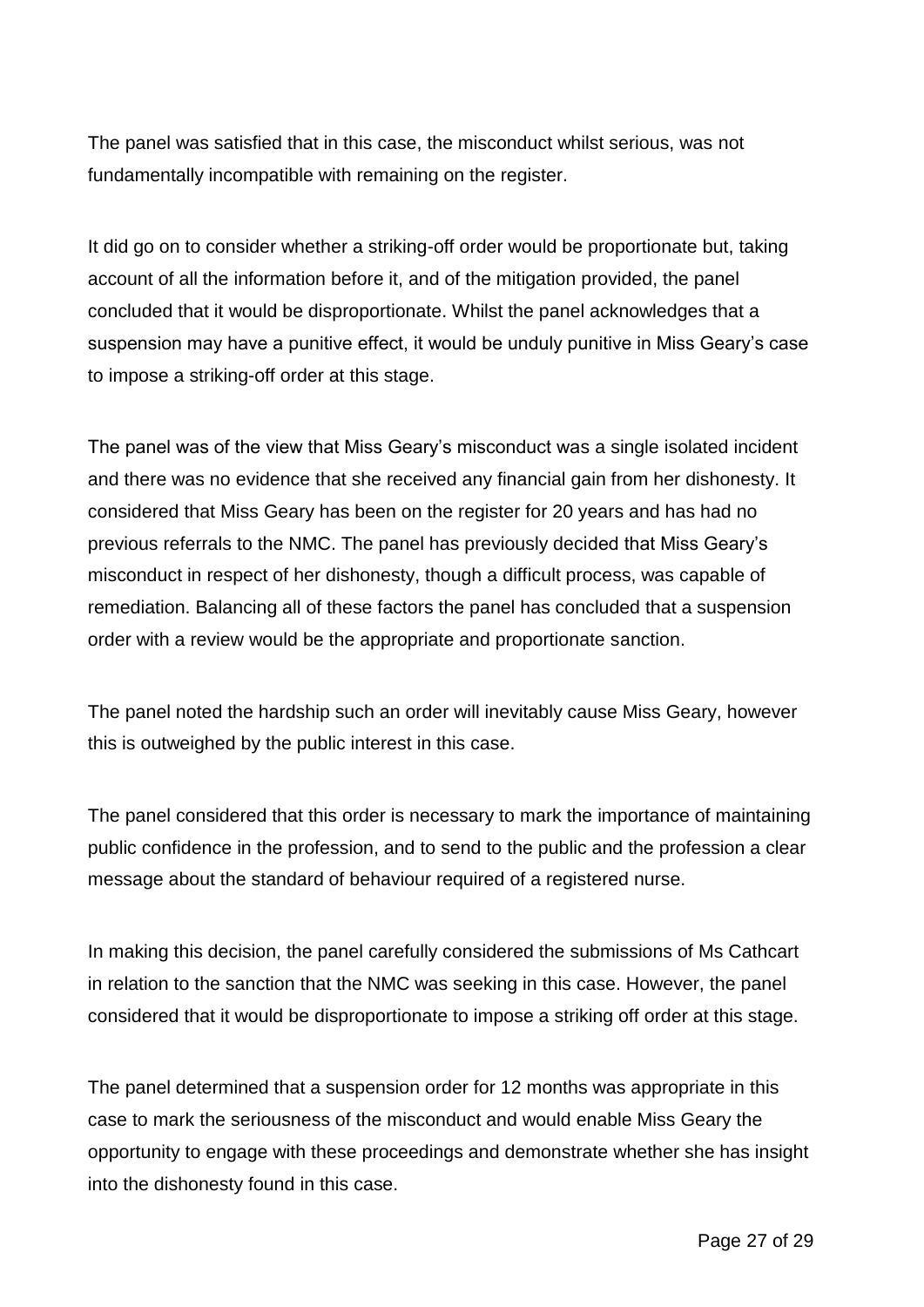At the end of the period of suspension, another panel will review the order. At the review hearing the panel may revoke the order, or it may confirm the order, or it may replace the order with another order.

Any future panel reviewing this case would be assisted by:

- Miss Geary's engagement with the NMC and these proceedings
- Miss Geary's attendance at any review hearing
- An updated reflective piece (demonstrating insight into dishonesty)
- References and or/ testimonials from her current place of employment

This will be confirmed to Miss Geary in writing.

### **Interim order**

As the suspension order cannot take effect until the end of the 28-day appeal period, the panel has considered whether an interim order is required in the specific circumstances of this case. It may only make an interim order if it is satisfied that it is necessary for the protection of the public, is otherwise in the public interest or in Miss Geary's interest until the suspension order sanction takes effect. The panel heard and accepted the advice of the legal assessor.

### **Submissions on interim order**

The panel took account of the submissions made by Ms Cathcart. She submitted that an interim suspension order is necessary for a period of 18 months.

### **Decision and reasons on interim order**

The panel was satisfied that an interim order is necessary for the protection of the public and is otherwise in the public interest. The panel had regard to the seriousness of the